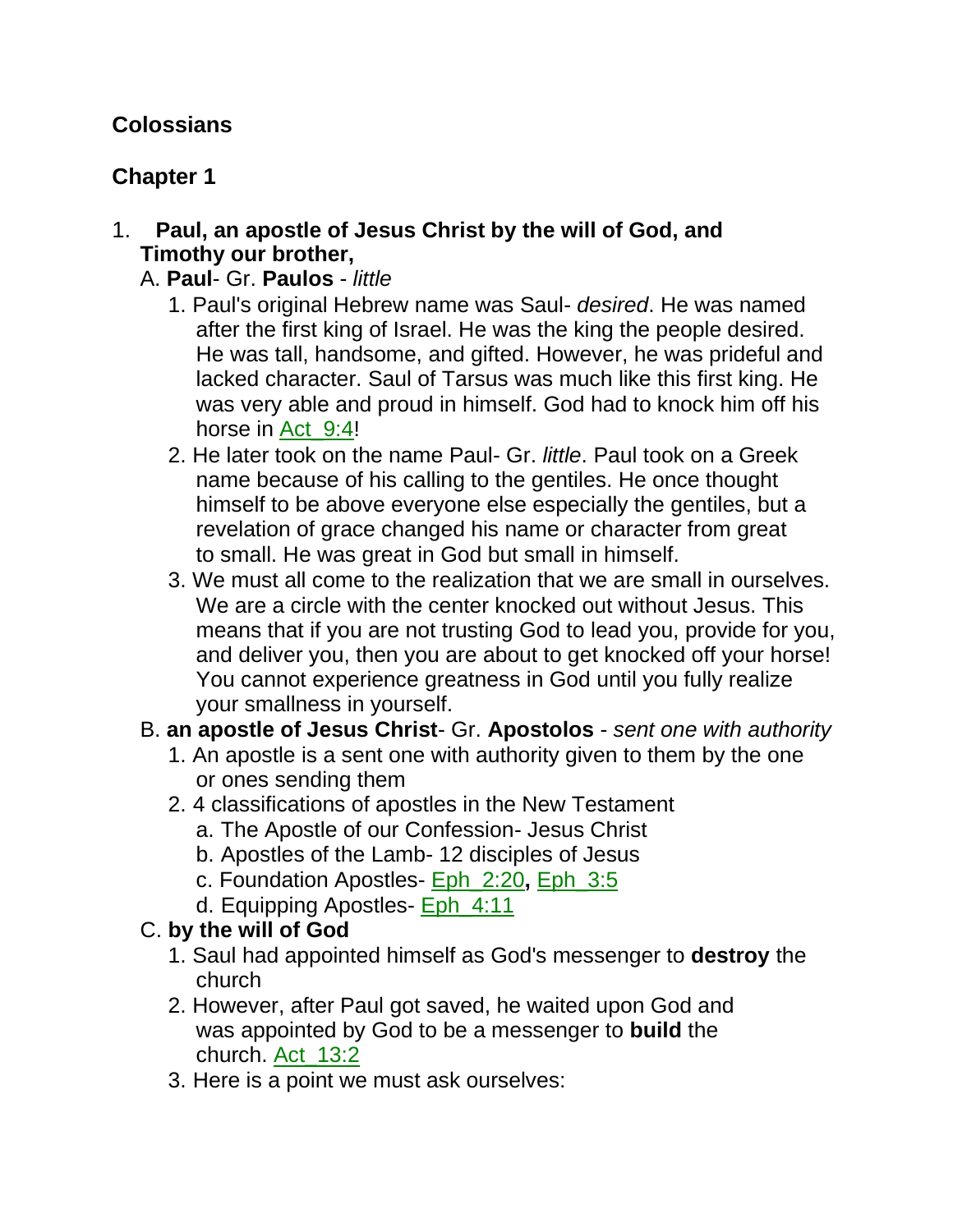- a. Are we doing what we are called to do by the will of God or are we self-appointed? If we do things self-appointed, we will lack authority, even if we try to use the name of Jesus!
- b. Do we seek to **follow God** in our daily affairs, or do we head out doing what we want and expect the **Lord to follow us**? Our order should be pray and then walk, not walk, and then pray!
- c. If we will start our day out with prayer, and commit our way to the Lord, then we can trust God is directing our steps! Psa\_37:5
- d. Many times I have tried to direct others, but I had no authority in that area! It did not work out well! I was not sent by God!
- e. Many are going who are not sent, and many who are sent are not going! It is amazing that God is getting done what is getting done in the church! If you are sent go! If you have not been, then wait! We can know these things by the inward witness!

# D. **and Timothy our brother**

- 1. Timothy was a huge help to Paul. Paul called him our "brother". Timothy acted as a brother to all around him.
- 2. We need brothers and sisters. Paul was not a "one man show". He relied and needed others.
- 3. Do you have brothers and sisters to talk with and pray with? Do not wait for one to approach you! You approach someone else and be a brother or sister to them!
- 4. Pro\_17:17- *A brother is born for adversity.*
	- a. If you are going through adversity you need a brother!
	- b. We all should seek to be a brother to another and be sensitive for those who are going through adversity and encourage, pray with, and help if possible.
- 2. **To the saints and faithful brethren in Christ** *who are* **in Colosse: Grace to you and peace from God our Father and the Lord Jesus Christ.**

# A. **to the saints**- Gr. **hagios**- *set apart ones*

- 1. Believers are called "saints" 60 times in the New Testament.
- 2. "Saint" literally means to be set apart for a special purpose. ex. fine china on special occasions.
	- a. We are to live for God and His purposes.
	- b. Are we living for ourselves and our purposes or God's?
	- c. Some Christians are even fulfilling the devil's purposes!
- 3. Some teach that you must live holy enough, perform miracles, and then die to become a saint. The Word of God teaches that you do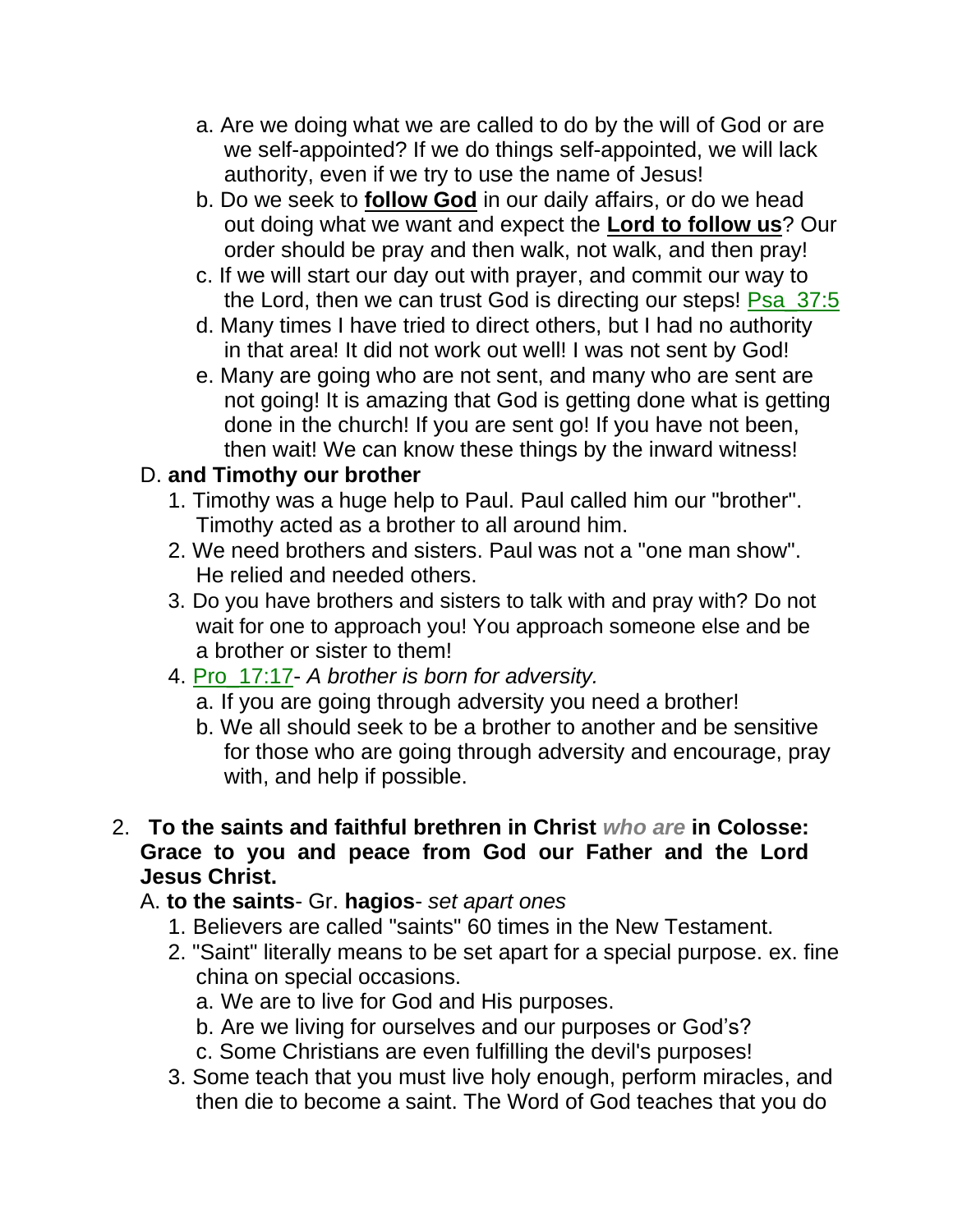not become a saint by dying. You become a saint by being born again. Once you get this understanding then we will live holy and perform miracles! Religion always gets things backward.

B. **Faithful brethren**- There are saints and out of the saints are faithful brethren. Not all saints are very faithful! The faithful brethren are just that faithful- to attend, to serve, to give, and love.

## C. **in Christ- in Colosse**

- 1. This speaks of dual citizenship- We spiritually are in Christ, but naturally we are in the earth. Our spiritual location should impact our natural circumstances and location. Too many Christians let their natural location and circumstances affect their spiritual life.
- 2. Colossae was known for it riches! However, but compared to our spiritual location, which is in Christ, Colossae was poor! We are to live from the riches in glory in Christ Jesus!
- 3. We can be supplied naturally from our spiritual residence. Php\_4:19

# D. **Grace to you**

- 1. 12 New Testament books quote this phrase. This is one of the most repeated phrases in the New Testament. It is repeated for emphasis and to bring out it importance. It was not just a nice introduction or ending of a letter.
- 2. Grace is what God does for man. The Law is what man does for God. The first half of each N.T. letter focuses on Grace- what He has done for us. The second half of each letter is our response to what God has first done for us! Our **responsibility** as Christians is to **respond** to His **ability**. We serve God from the resources of His grace He has deposited with in us, namely through the Spirit of God in our heart.
- 3. The grace of God is His ability within us to live a God honoring life. Grace does not free us to live as we want, but it empowers us to live as God wants!

## E. **and peace**

- 1. peace is an all-encompassing term which means all around wholeness. Peace always proceeds from grace. Without grace you cannot know peace. If we do not first receive grace from God, then we cannot have peace.
- 2. We have peace with God because of what Christ has done for us. The grace of the Lord Jesus has brought us the peace of God.
- 3. We receive the grace of God through revelation of the Spirit and faith. When the Spirit reveals to us what Jesus has done for us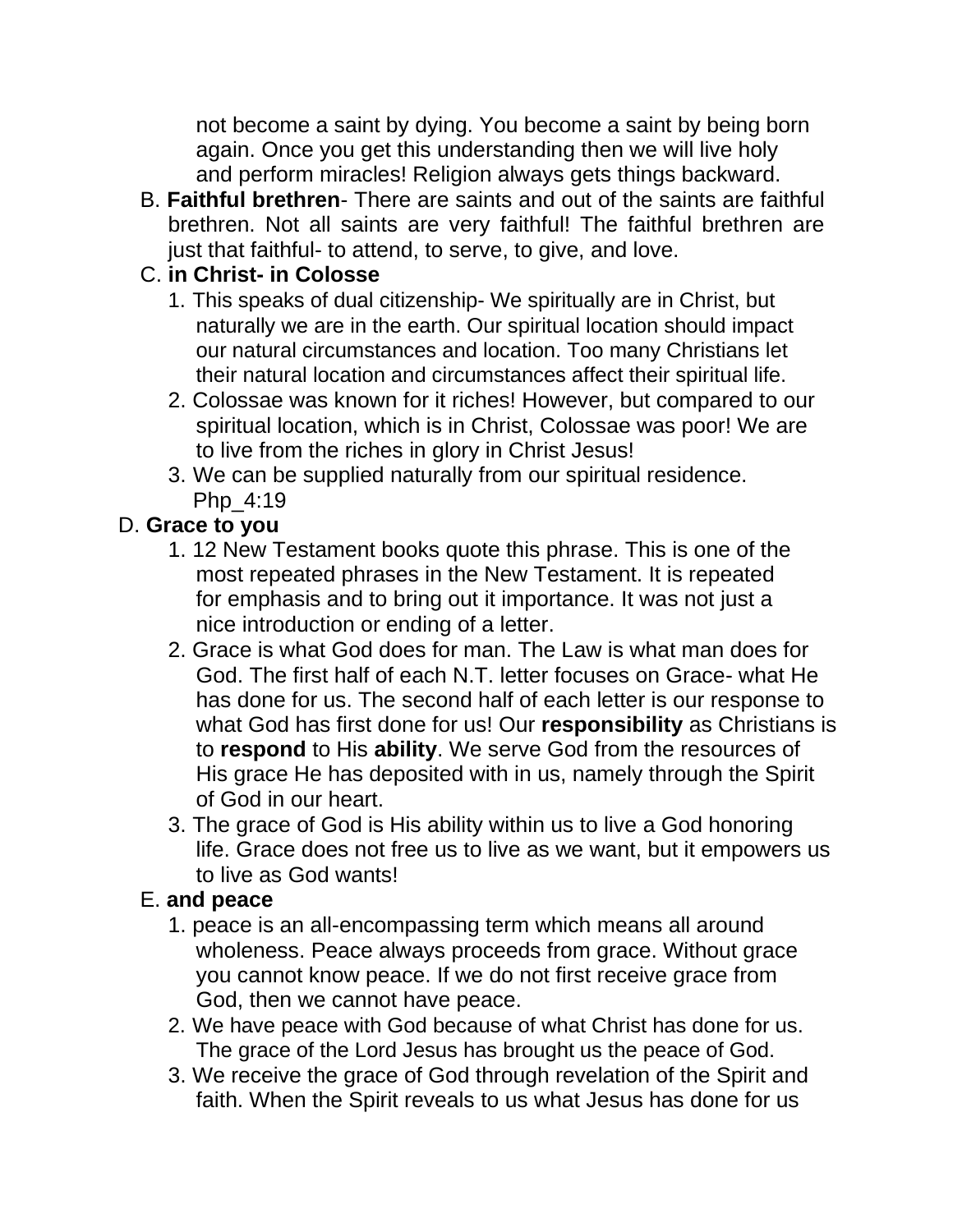and what has been given to us, then we can receive them by faith and walk in the power of the Lord to live as we are designed to live.

## 3. **We give thanks to the God and Father of our Lord Jesus Christ, praying always for you,**

A. **We give thanks-** Gr. **euchristeo**- *root of thanks is grace*!

- 1. The fruit of grace is thanksgiving. A person who is not thankful lacks an understanding of grace and fails to receive much grace.
- 2. Those who are legalistic or carnal lack the grace of God and so lack in thanksgiving!
- 3. Thanksgiving is an outflow of faith in God's grace.
- 4. Thanksgiving is tied to the flow of the anointing
	- a. Eph\_5:18-19
	- b. 1Co\_14:17
	- c. 1Th\_5:18-19

# B. **Praying always for you**

- 1. We should pray for others when things are going wrong and when things are going well- always praying.
- 2. Colossians theme is the supremacy of Jesus Christ as our head and Lord. The first and most important way we acknowledge Jesus Christ as supreme in our life is by prayer.
- 3. Prayer is the language of dependence and submission.
- 4. The secret to Paul's extraordinary life was prayer. This will make our life extraordinary also.

## 4. **since we heard of your faith in Christ Jesus and of your love for all the saints;**

A. Paul heard about their faith and love! These saints were not in sin or doing bad spiritually, but Paul prayed for them. Paul never met these folks. We can pray for people we do not know because of the tie we have in the Spirit.

B. They had love for all the saints. This is a true work of grace when you have love for all the saints. Most have love for only some saints. They had love for all the saints, even the ones who were not in the faithful group!

C. Faith in Christ proceeds love for the saints. Oftentimes it takes faith to love the saints. The love of God has been shed abroad in our hearts through the Spirit of Christ. Rom 5:5 We need to rely on this love within us to love all the saints. Some saints are so lovable. God's love is not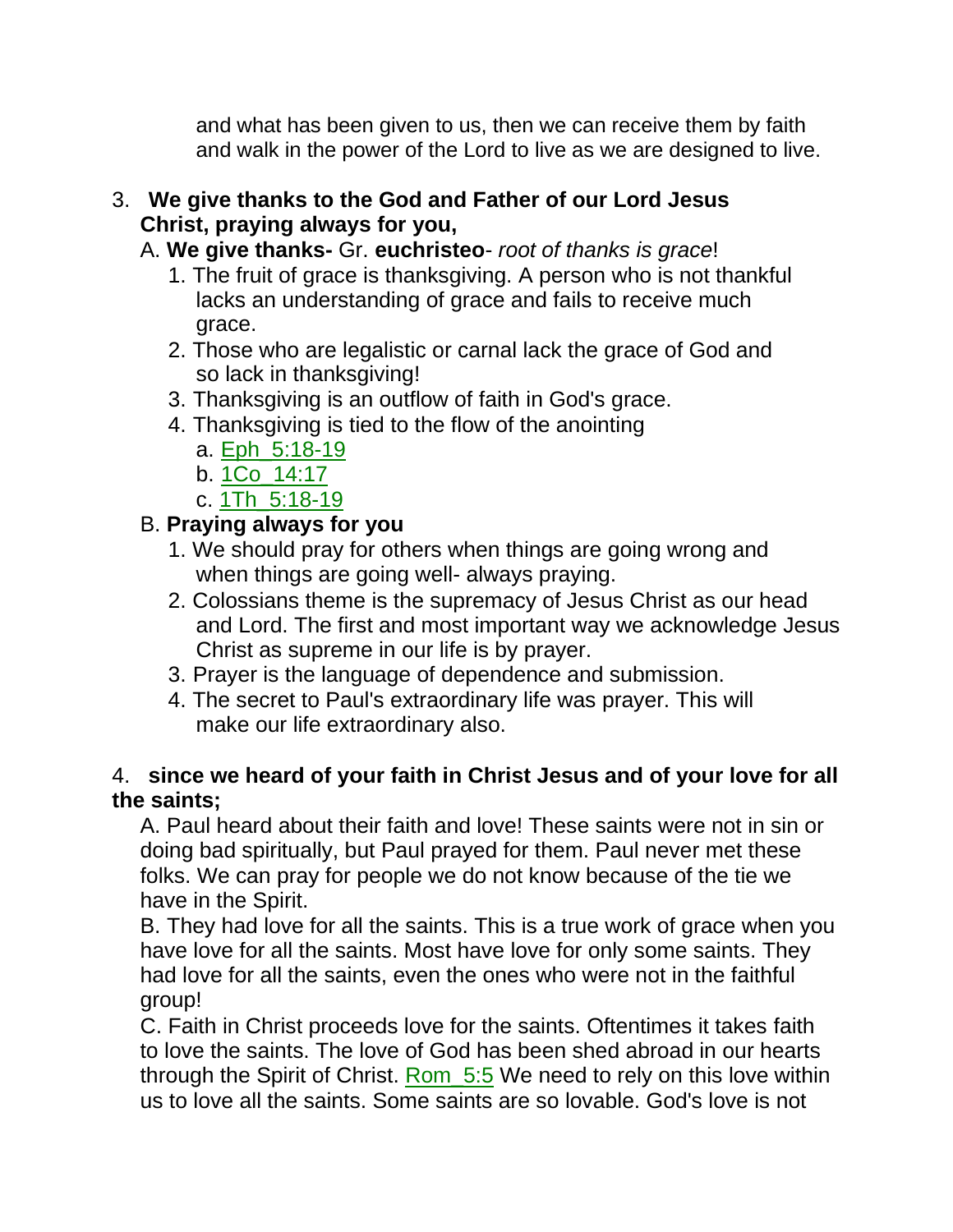dependent on us, but God. Therefore, when we tap into the love of God in our heart then loving others does not depend on them but us!

- 5. **because of the hope which is laid up for you in heaven, of which you heard before in the word of the truth of the gospel,** A. **because of the hope which is laid up for you in heaven**
	- 1. Faith in what Christ has done is past tense, love for the saints is present tense, and hope is future tense. These three remain- faith, hope, and love. Love is the greatest of these because God is love. He is not faith or hope. God is love.
	- 2. Our faith is in the love of God. Our hope is in the love of God. Our whole existence is wrapped up in the love of God.
	- 3. Hope is confident expectation of future good. Hope is reserved for us in heaven. When things get tough down on earth, we need to lift our eyes to heaven.
	- 4. When Jesus was about to leave earth, he warned the disciples that tough times were coming. The first thing Jesus told them was to get their focus on heaven! Joh\_14:1-2
		- a. A new resurrection body awaits us in heaven
		- b. Our loved ones await us in heaven
		- c. Our mansion awaits us in heaven
		- d. rewards await us in heaven
		- e. Jesus waits for us in heaven! He is the chief hope we have in heaven.

# B. **of which you heard in the word of the truth of the gospel**

- 1. Christians all heard good news that led to their salvation. The problem with many Christians is that they turn their ears afterwards to listen to bad news, sad news, and worldly news.
- 2. The power of the Christian life is found in listening to the good news of the gospel.
- 3. The gospel is more than you get to go to heaven when you die. It is good news of what Jesus has provided for you to use in this life. It is good news about your new identity in Christ. It is good news concerning the benefits you have right now because of an eternal covenant with God.
- 4. Too many Christians rest upon having heard in the past instead of hearing the good news today.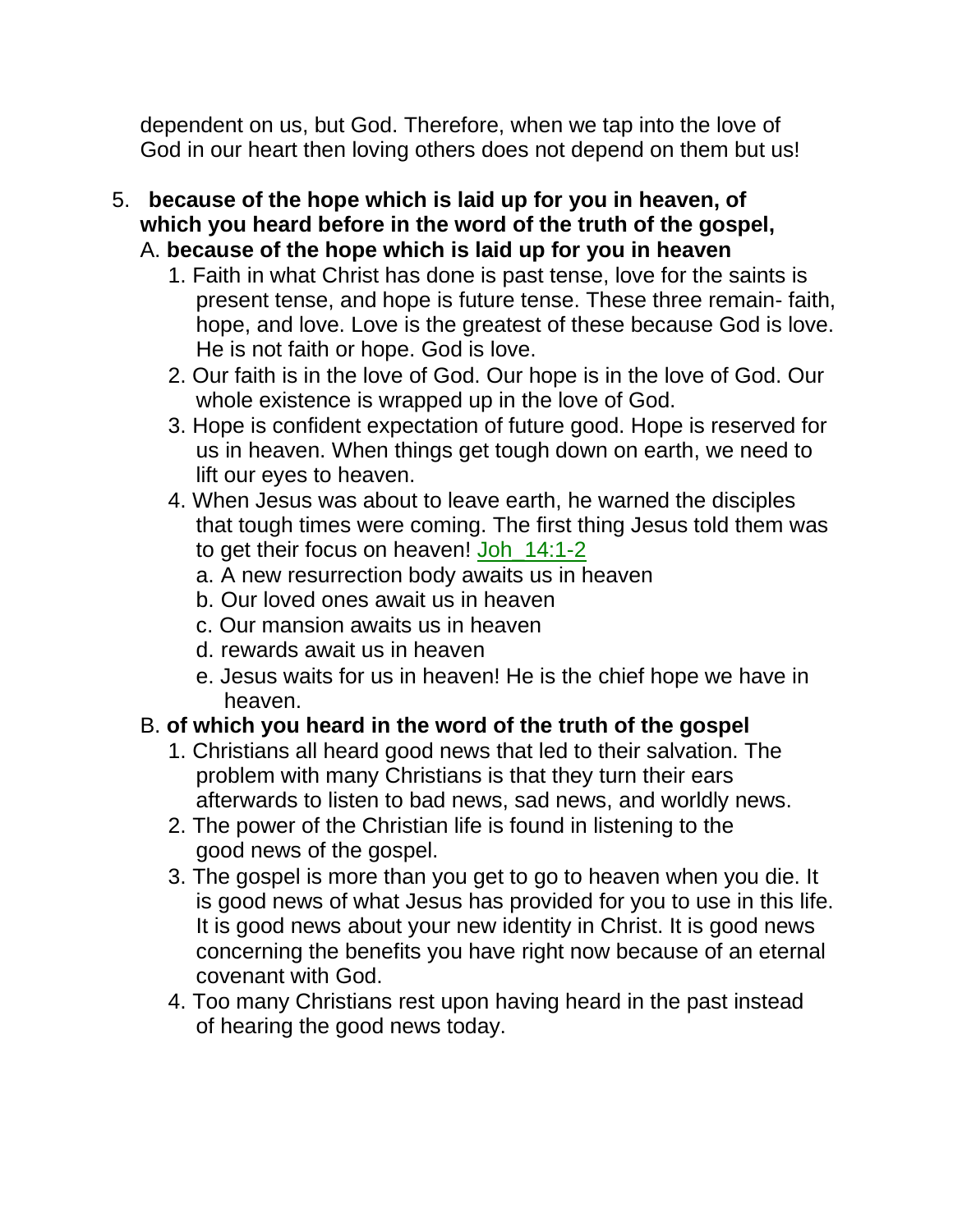- 6. **which has come to you, as** *it has* **also in all the world, and is bringing forth fruit, as** *it is* **also among you since the day you heard and knew the grace of God in truth;**
	- A. **which has come to you, as it has also in all the world**
		- 1. The gospel has come to you. Grace is God coming to you and blessing you freely. Eph\_1:3**- Every blessing has been already given to you. This was declared before any actions were called for in Ephesian saints!**
			- a. God found you before you found Him! His grace is the resources in which you can live a God honoring life!
		- 2. God so loved the world that He gave. He took the initiative.
		- 3. Many Christians get things backwards. They think it is up to them to come to God and get Him to respond to them and bless them by their works. No, the gospel has already come with all the blessings of God. Acknowledge them, believe them, confess them, and receive them! This will lead to a pleasing life before God.

# B. **and is bringing forth fruit**

- 1. The gospel brings forth fruit. This means something has been planted in you when you got saved. God planted His own life in you that you are to draw upon to bear fruit.
- 2. The roots of grace have been planted in your spirit. The roots of righteousness, holiness, love, healing, and abundance have been planted within you. You draw upon these roots by faith and see fruit manifested in your natural life.
- 3. Fruit bearing takes place when you choose to listen to the good news of the finished work of Christ and speak it and act upon it. This works in no matter what climate or what place you are in the world. The gospel is bringing forth fruit in all the earth by those hearing and believing it!

# C. **heard and knew the grace of God**

1. The saints must first hear the grace of God before they can know it. The word "know" is **epiginosko**- *which means revelation knowledge*. The grace of God can only be understood by revelation from the Spirit of God. However, just like the gospel to sinners, it must be preached to Christians.

# D. **in truth**

- 1. The grace message can be taught in error.
- 2. Often grace is mixed with legalism. This is not the grace of God in truth.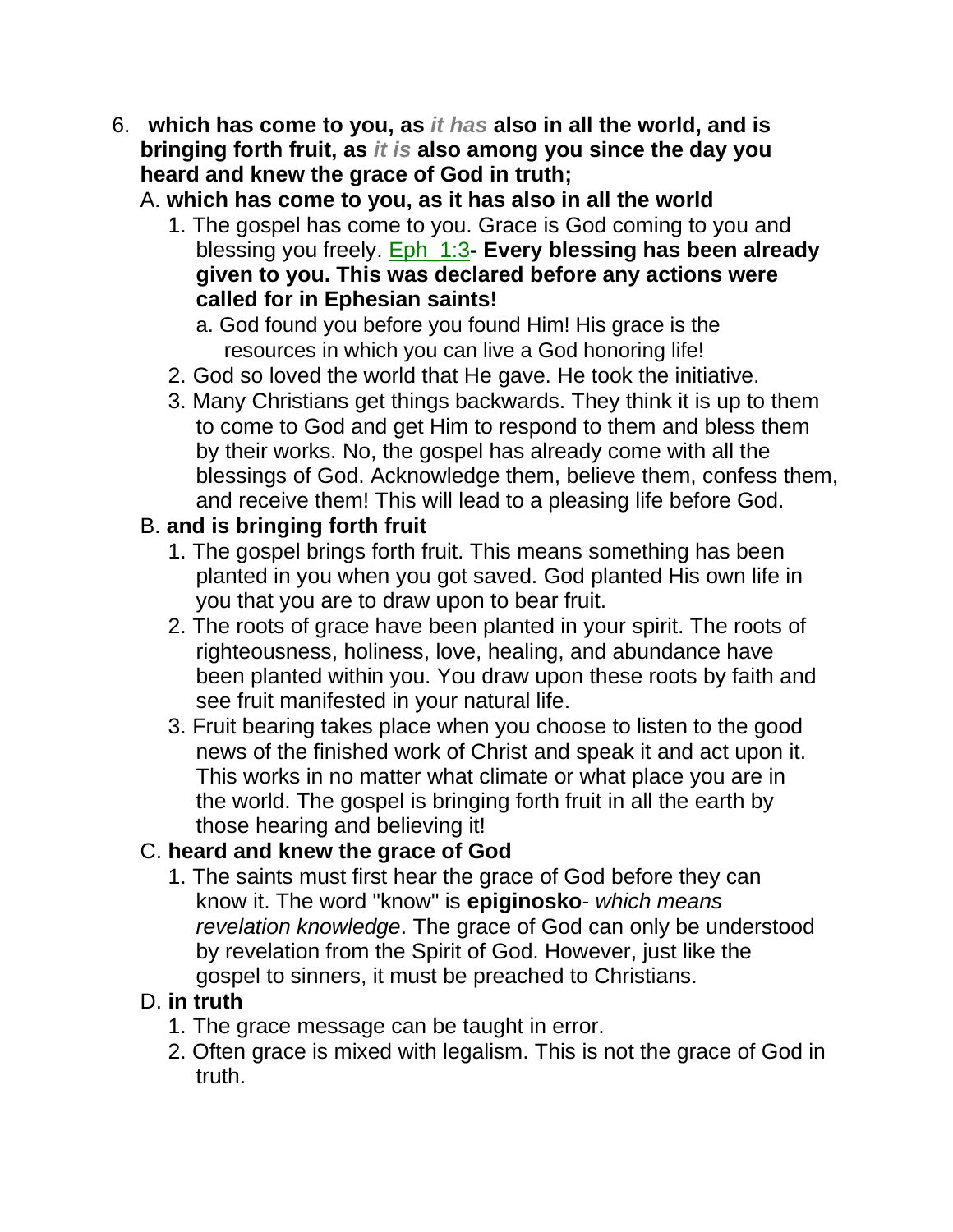- 3. Often grace is taught in a way in which our behavior and sinful behavior does not matter. This is not the grace of God in truth.
- 4. Many only see grace as forgiveness. Grace is also the impartation of the life and nature of God into our spirit, so we are equipped to live a supernatural and holy life. Grace does not free us to live as we want; it frees us to live as God wants!
- 5. The grace of God in truth is the fact that our actions are a response to what God has first done for us, to us, and in us by the finished work of Jesus Christ. Our actions do not cause God to respond to us. Religion gets this backwards.

# 7. **as you also learned from Epaphras, our dear fellow servant, who is a faithful minister of Christ on your behalf,**

### A. **as you also learned from Epaphras**

1. The Colossians learned about grace from Epaphras. He was their pastor. It is a New Testament pastor's responsibility to teach the grace of God to the saints. We are in the dispensation of grace. We have the New Covenant of grace. Too many pastors are teaching legalism to the saints. Therefore, their churches lack fruit.

## B. **our dear fellow servant**

1. You cannot be the minister God wants you to be unless you become a servant first. Servant hood ministry is what Christ modeled and requires of those who represent Him. This also includes all Christians. We are to minister by serving others.

## C. **who is a faithful minister of Christ on your behalf**

1. A faithful minister serves others as an ongoing habit. They do it day in and day out. They are steady and reliable. If you are going to be promoted to leadership, you must be found faithful. 1Co\_4:2

## 8. **who also declared to us your love in the Spirit.**

## A. **who also declared to us your love in the Spirit**

- 1. Epaphras reported about the Colossians fruit of love which came by the Spirit of God. It was a supernatural thing. When something supernatural takes place it makes you talk about it! Are people talking about your love walk, or how mean you are?
- 2. The Spirit of Christ is the source of the Christian life. The chief fruit of the Spirit is love.
- 3. Tapping into the Spirit is done by prayer and faith.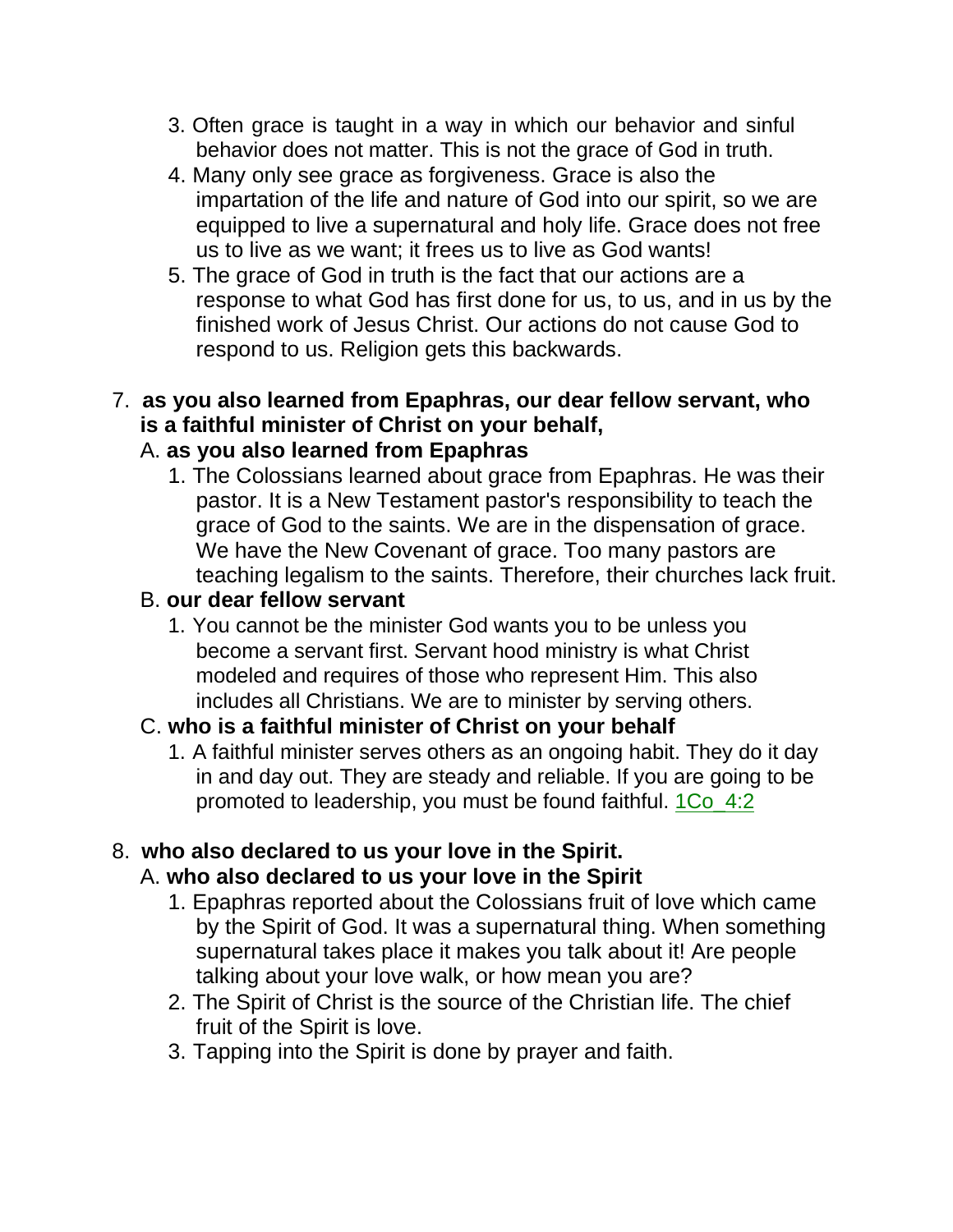- **9. For this reason we also, since the day we heard it, do not cease to pray for you, and to ask that you may be filled with the knowledge of His will in all wisdom and spiritual understanding;**
	- A. **For this reason we also, since the day we heard it, do not cease to pray for you**
		- 1. **For this reason** We need to pray with reason. As soon as Paul heard that the Colossians were bearing fruit, he started to pray for them. It is like when you start a fire and see a spark. When you see it then you start blowing on it with vigor! This is what Paul was doing with these saints. The church at Colossae caught hold of grace but needed prayer for it to increase and flourish to maturity.
	- B. **Do not cease to pray**
		- 1. **ceaseless prayer is the key to fruitfulness cease** Gr. **pauo** *to pause*. Paul did not pause in prayer. He just kept it going!
		- 2. **prayer** Gr. **proseuchomai** petition to the face- we need more face time with God!
	- C. **and to ask that you may be filled with the knowledge of His will**
		- 1. **knowledge** Gr. **epignosis epi** *above*; **gnosis** *knowledge*this is higher knowledge or revelation knowledge from above.
		- 2. Paul's first and chief request was that these baby Christians grow in **revelation knowledge of the Word of God**. The Word of God is the will of God. We need to have a revealing of God's will to our heart.
		- 3. We gain knowledge of the Word by reading and study, but only God can give **revelation** knowledge that brings transformation in our life. We should pray for revelation knowledge of the Word **EVERY** time we sit down to read or study the Word. We should also pray for revelation from the Word before we go to church and sit down to listen to the Word preached. Too many Christians are gaining mere knowledge and not revelation knowledge which comes from the Spirit of God.

# D. **with all wisdom and spiritual understanding**

- 1. Not only are we to pray for revelation knowledge but we are to pray for wisdom in how to apply what is revealed to us. Wisdom is the application of the Word of God.
- 2. knowledge, understanding, and wisdom are connected. Knowledge is what is known. Understanding is to understand the meaning of what is known and how it works. Wisdom is the discernment on what do with what is known and understood. Ex. You can know that the thing in your driveway is a car. Understanding involves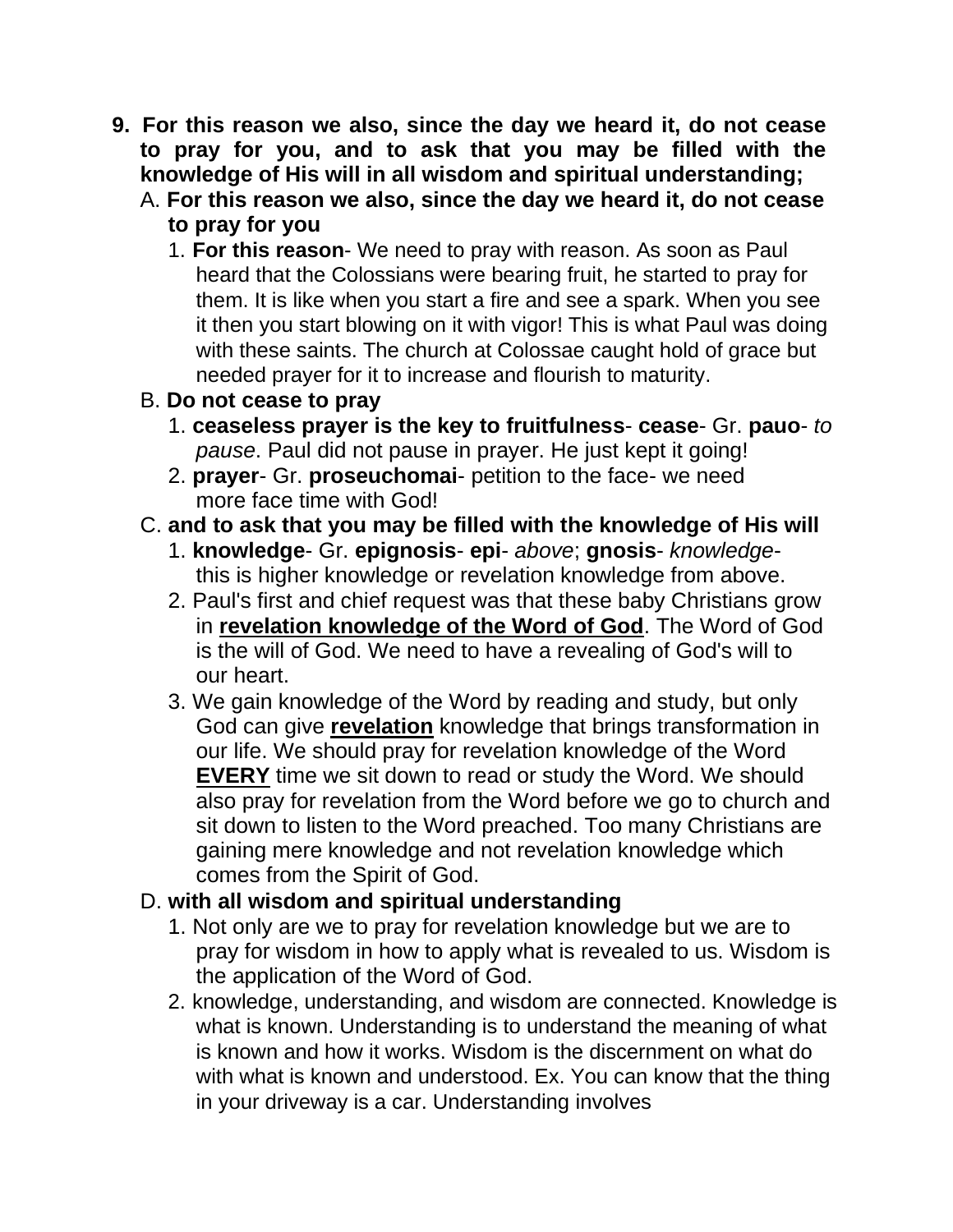knowing how to operate it. However, wisdom knows where to drive the car!

3. Wisdom is mentioned first because often God tells us to do something before, we understand why? The beginning of wisdom is the fear of the Lord. We should fear God to the point that if He tells us to do something, we do it even if we do not understand why? Understanding comes when we trust God. By faith we understand... Heb\_11:3

#### 10. **that you may walk worthy of the Lord, fully pleasing** *Him,* **being fruitful in every good work and increasing in the knowledge of God;** A. **that you may walk worthy of the Lord**

1. Revelation knowledge leads to wisdom which leads to **walking worthy of the Lord**.

2. **Worthy**- Gr. **axios**- *equal weight*- it is the picture of a balance with equal weight on each scale. The Lord invested as certain amount in our heart through the new birth. Now he wants us through revelation knowledge and faith to live a life that corresponds equally to what has been placed within us. Our lives should equally reflect what God placed within us.

### B. **fully pleasing Him**

1. It is impossible to please Him without faith- Heb\_11:6. Faith is the means in which we draw upon what God has planted within us and produce fruit in our lives.

## C. **being fruitful in every good work**

1. The paradox of the Christian life is that our work is a manifestation of fruit bearing. We abide in Christ and draw from His nature within us and our work is empowered and directed by Him.

2. Bearing fruit comes from drawing on what has been planted in us already. In the New Covenant God will not require from you what He has not first placed within you. God wants us to walk in love, so that means he has placed love within you to draw from and act upon.

#### D. **increasing in the knowledge of God**

1. We will never fully reach the point where we reach a balance where our outward life is of equal weight to what God placed within us, so we are to continue towards that goal constantly! We do this by our continued increase in the revelation of the knowledge of God. The key to getting more revelation in the Word is acting upon and putting into practice the revelation you received. Many receive revelation, but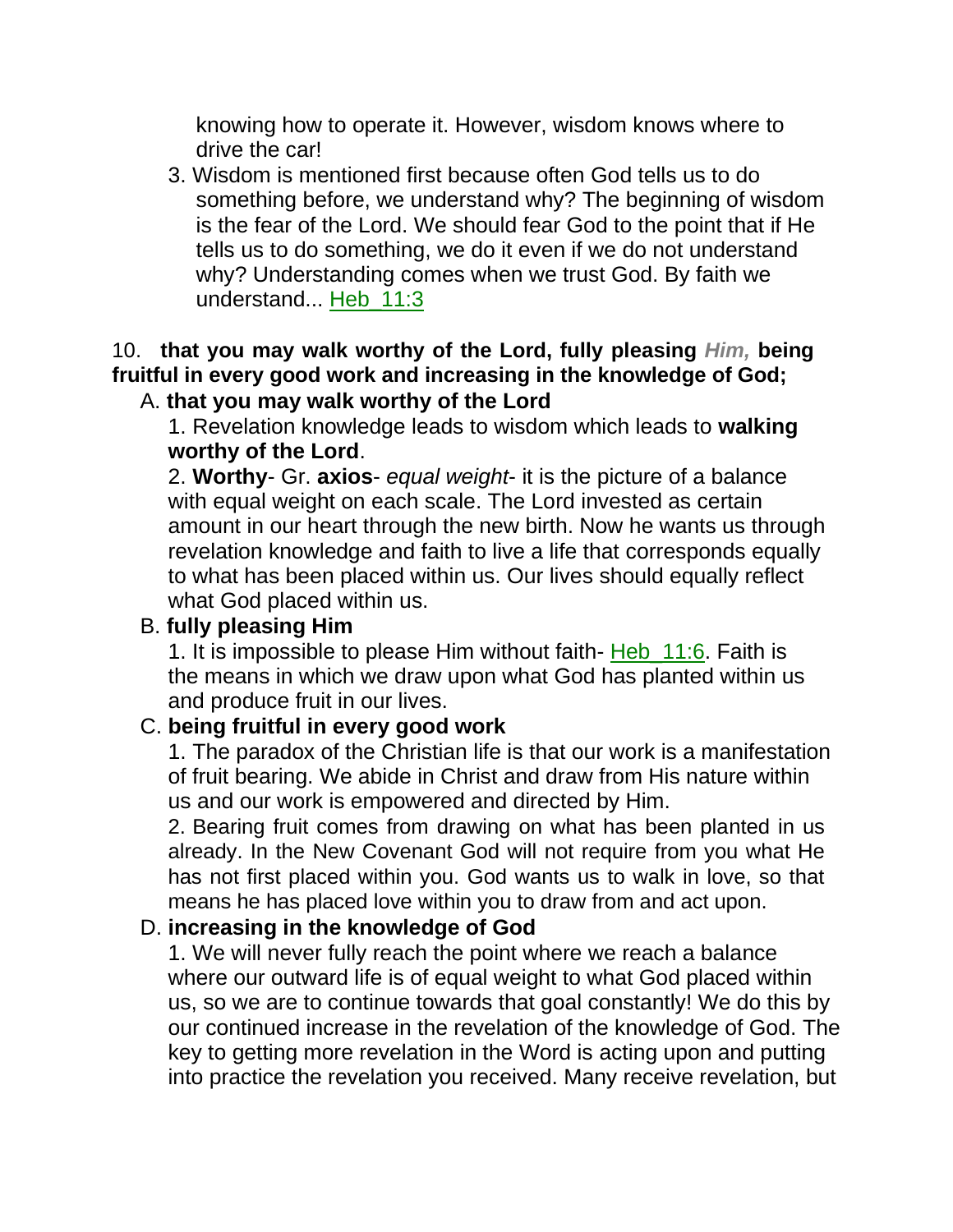fail to act upon it or stop acting on it. They rest in the mere knowledge of doctrine and deceive their own selves! **(**Jas\_1:22**)** 2. We are to continually meditate and study the Word of God. No matter how much you know you need to increase. If you are not increasing you are decreasing! We do not need mere knowledge but revelation knowledge. This requires us to stay in the Word of God and prayer.

## 11. **strengthened with all might, according to His glorious power, for all patience and longsuffering with joy;**

# A. **strengthened with all might**

1. Lit. **empowered with all power**- The Christian life should be one of power from the Spirit of God in us. God's power released from God to us by our communion with Him and our faith in His revelation He gives us from that communion.

# B. **according to His glorious power**

- 1. Lit. "**according to the ruling power of His glory**"
- 2. God's glory is the manifestation of His presence. God communicates His presence to us and through us by our spending personal time with Him. A person of prayer carries God's presence and power with them. A person who spends time meditating on the Word carries God's presence and power with them.
- 3. This power is a ruling power that will control our attitudes, flesh, and turn our negative situations around.

# C. **for all patience and longsuffering**

- 1. You can tell when someone spends time in God's presence. They are patient- Gr. **hupomone**- *endure hard situations*, and are
- 2. longsuffering- Gr. **markrothumia**-*endure hard to deal with people*, and they have joy in their life that does not fluctuate with either!
- 3. I can tell I have not spent time with God when I have no patience with situations and no patience with people and I have no joy.

# 12. **giving thanks to the Father who has qualified us to be partakers of the inheritance of the saints in the light.**

# A. **Giving thanks to the Father**

- 1. life lived under the grace of God is a life that constantly receives from God, not one that tries to achieve for God.
- 2. A life that constantly receives from God is a life filled with thanksgiving. A person who rarely expresses thanks to God is a Christian who is not receiving much from God.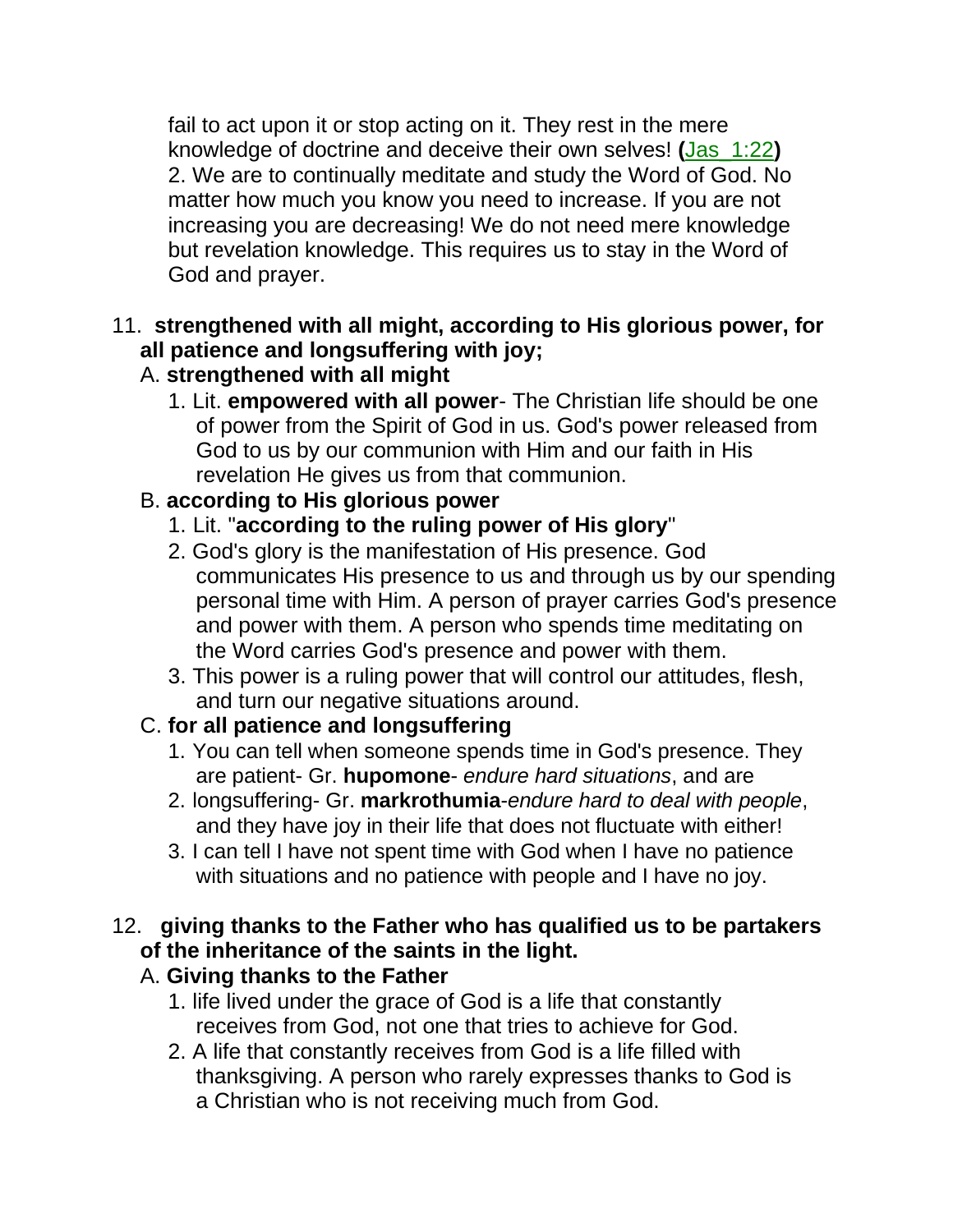## B. **who has qualified us**

- 1. In the Old Covenant it was upon man to qualify for what He received from God. In the New Covenant of grace, God qualified us in Christ to receive from Himself.
- 2. Too many Christians are trying to qualify for what they need from God by their performance and works. They try to earn what they get from God. That is why they walk away empty handed. God demands perfection. That only came from Jesus. We do not live holy to get what God gives, we receive what God gives and by what we receive we walk holy! We receive from His grace and produce the fruit of holiness.

# C. **to be partakers of the inheritance**

- 1. an inheritance is received by the death of someone, not how good you are, or what you have achieved. Our inheritance was given to us through the death of the Lord Jesus Christ. We were qualified to receive from God because Jesus died for us.
- 2. God pictured this by the OT sacrifices. When a person brought their sin offering the priest spent all of his time examining the sacrifice and no time examining the one who brought it. If the death of the sacrifice was accepted by God, then they would receive from God. We are qualified to receive all of God's inheritance right now because God accepted your sacrifice, Jesus Christ. The sacrifice of Christ qualified you to receive healing, provision, freedom, peace, and power in your life.

# D. **of the saints in the light**

1. What you need to understand in order to receive your inheritance that has been left to you is to receive the light. Too many saints are saints in the dark! You need to be saints in the light. You need to stay in the Word. The entrance of the Word brings light. (Psa\_119:130) When you see the light of what belongs to you, you can take it and say thank you! You can stop asking God for what you need and start thanking God for it!

# 13. **He has delivered us from the power of darkness and conveyed** *us* **into the kingdom of the Son of His love**

# A. **He has delivered us**

- 1. Many today are seeking deliverance from darkness- Satan, sin, bondage, habits, and lack.
	- a. This verse plainly tells us that we **HAVE** been delivered from the authority of darkness (Satan and sin). We can experience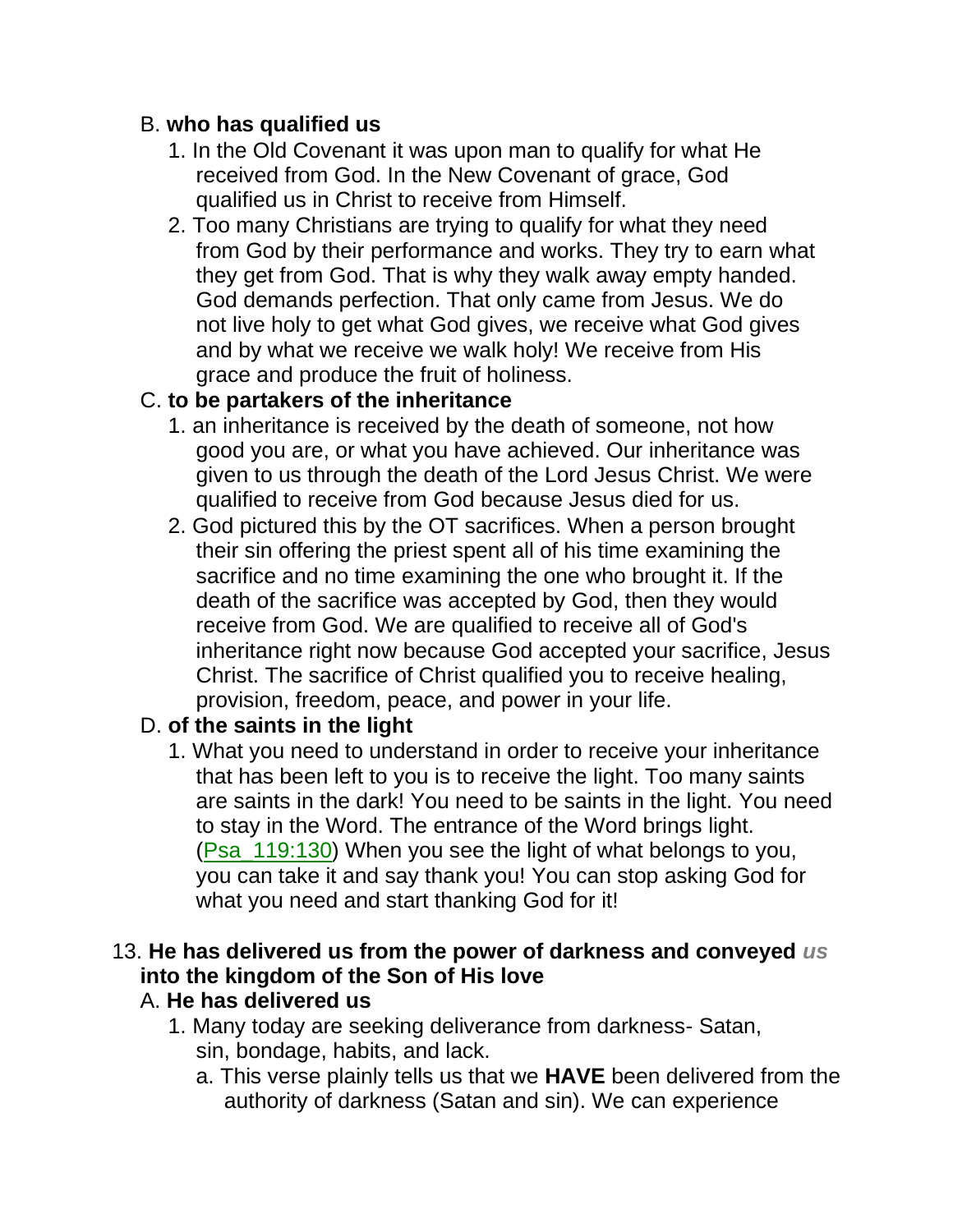deliverance by renewing our mind to the fact we **HAVE** already been delivered from darkness. Confess this often, "**I HAVE BEEN DELIVERED**!"

- b. Many are begging God for deliverance. We will always be frustrated trying to do something that God has already done. Many beg God to deliver them, but God's response is, "I already have through the cross of my Son Jesus, I will not and cannot do anymore!"
- 2. Many are caught up with being in the **process** of being delivered. However, God says He **HAS** delivered us. Deliverance was a process, but this was a process accomplished by Jesus and the process is over now when He sat down at the Father's right hand!
- 3.. It then is left for us to believe, receive, confess, and act upon it! **Often this is a process on our side of things** because our need of renewing our mind and beliefs. However, many are trying to get delivered by different means and methods. We only need to receive deliverance as a gift from God.

### 1. **power**- Gr. **exousia**- *authority*- *the right to act; license*

- a. Satan has authority over those who are lost. He has the right to act in their lives. However, he has no right to act in the life of a believer because we have been removed out from His authority into the Kingdom of the beloved Son of God.
- b. Satan must come in as a thief and as an intruder in the life of a Christian. The main way he does this is capitalizing on the ignorance and false teaching of Christians.
	- 1a. Satan has access into a believer's life if a believer is taught that all things that happen are from God.
	- 2a. Satan has access into a believer's life if a believer does not know their authority and fails to resist him.
	- 3a. Satan has access into a believer's life if a believer believes that every time they sin, Satan has the authority to attack and destroy them. Many Christians get an attack from the enemy and their immediate thought is what sin they committed for disaster to strike. Our faith is crippled if we think the enemy has the right to attack us.
- c. Satan has **no authority** in a believer's life unless the believer or God gives him access.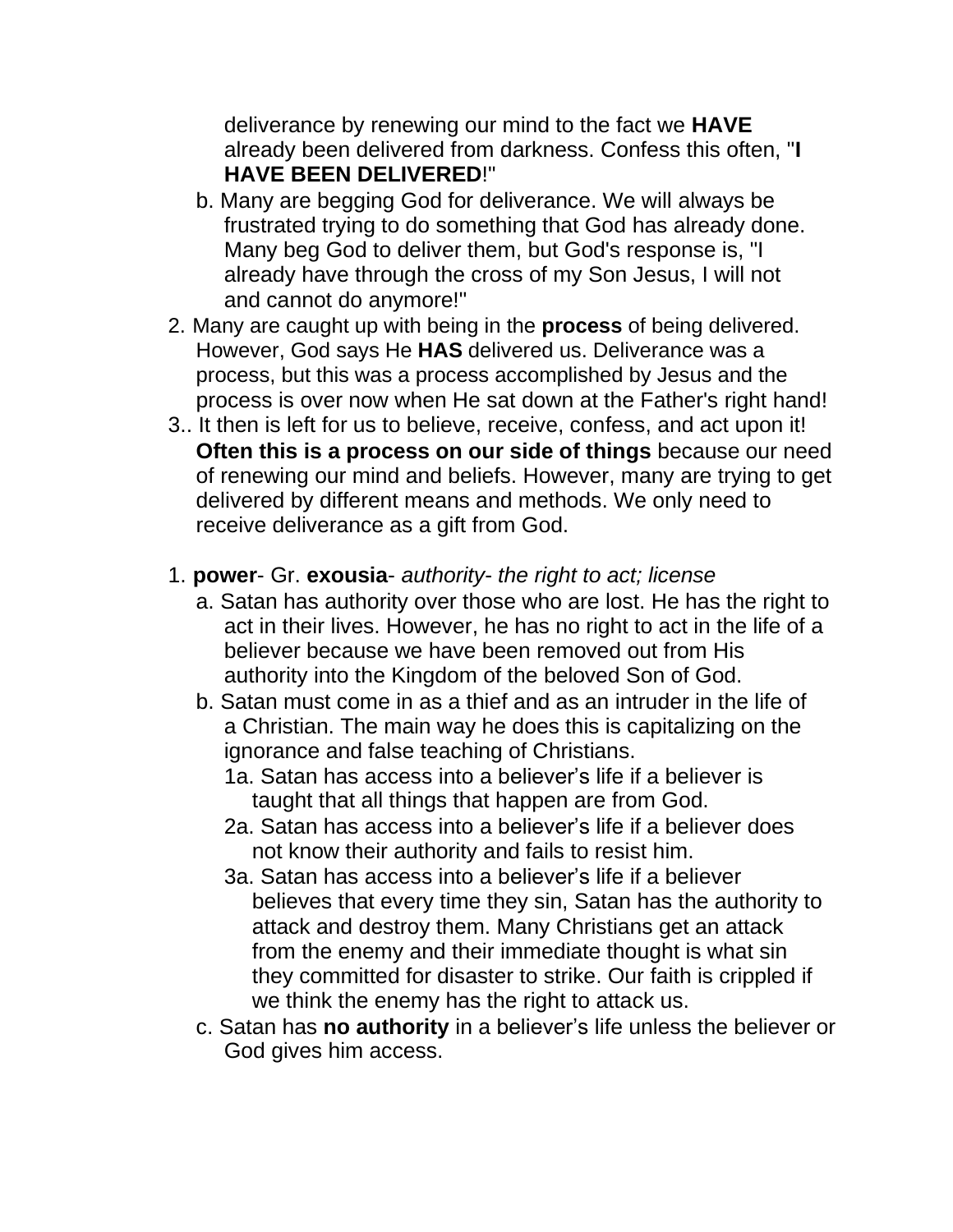- 1a. 1Co\_5:5**,** 1Ti\_1:20- These believers were handed over to Satan for the destruction of their flesh or natural lives. This was after a prolonged period of serious sin.
- 2a. Notice that Satan did not have authority to destroy these believers **UNTIL** God handed them over! Before then Satan did not have authority to attack and destroy them. Satan will try to attack us and if we do not know our authority, he will be successful!
- 3a. When we sin, we sow to the flesh and **from the flesh we reap destruction**. (Gal\_6:8)However, Satan must be given the right to destroy us in the natural either by our ignorance, false teaching, or after prolonged and serious sin God hands them over to be afflicted in their natural life, health, and circumstances.

## 4a. **GOD DOES NOT ALLOW SATAN FREE ACCESS TO YOU, NEITHER SHOULD YOU!!!**

# C. **conveyed**- *translated, transferred*, *transported*

- 1. In the Star Trek series, they could transport people from one place to another. It was fun to see someone about to be killed or attacked by ugly aliens and at the last second, they were transported and disappeared to another place and escaped! This is what happened to you when you got saved! Satan was about to devour you on his plate and when he went to open his mouth God transported you out of his authority and realm and transported you into the kingdom of God!
- 2. We must renew our mind to our authority and always keep our faith strong to stand in our authority against Satan. He has no rights in your life! Give him none! If you will stand and resist the devil he will flee in terror! **(**Jas\_4:7**)**
- 3. Satan operates only in the natural realm. He got kicked out of heaven! We are far above Satan and all His minions because we are in Christ. (Eph\_1:21) Give the devil a headache- Stomp your foot!

### 14. **in whom we have redemption through His blood, the forgiveness of sins.**

# A. **in whom we have redemption through His blood**

- 1. This is the basis for which we were transported from Satan's authority over into God's. We were redeemed from sin.
- 2. **redeemed** Gr. **apolutrosis** *to buy back, pay the ransom price*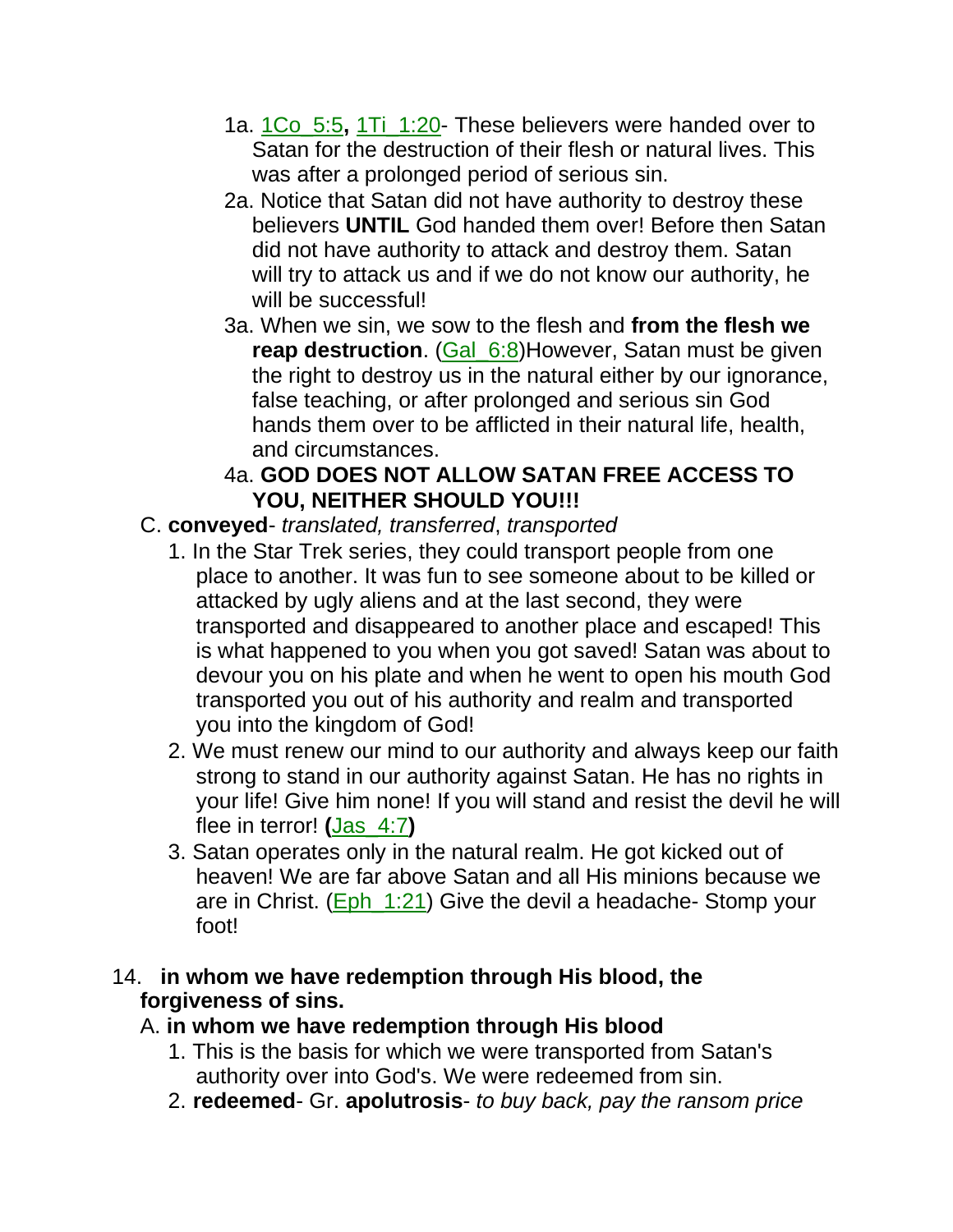- a. Sin is a debt owed.
- b. The original sin was against God, so we owe God. The payment price for sin is death.
- c. Since Satan was the one who got man to sin, he took authority away from man and could rule over fallen man. Satan had the keys to death and hell, but Jesus took them back from him! (Rev\_1:18)
- d. Jesus became as a man born without sin and through His shed blood and death, He paid our debt of sin and sins to the full. Jesus cried out "**PAID IN FULL**" on the cross. (Joh\_19:30)
- e. Since our debts have been paid by Jesus, we are right with God and we are free from Satan's authority and control.

### B. **the forgiveness of sins**

- 1. Jesus paid for every sin we committed. The debt and guilt of them have been taken away by His shed blood. Satan has no grounds to legally accuse us because our sins were legally paid for and removed from us as far as the east is from the west. (Psa\_103:12)
- 2. Once a death row inmate is executed, he has paid his debt and can go free. He has no life to get up from the gurney though! Praise God, Jesus died as my representative and He had the power to raise up from the grave and was resurrected with new life. That resurrection is the cause for my new birth! I was born into a new kingdom in which Satan has no control or authority!
- 3. When we sin as a Christian it does not affect God or change how He views us. Sin has been paid for fully in Jesus in God's eyes. However, sin changes us and how we view God. Sin hardens our heart and cripples our faith. Our faith will not operate as it should, and we will not be able to receive the grace of God.  $(1Jn_3:21)$
- 4. If you know you are righteous, and your sins have been forgiven then your faith will be strong and robust, and you will be able to exercise authority over the enemy.

#### 15. **He is the image of the invisible God, the firstborn over all creation.**

A. **He is the image**- Gr. **eikon**- *exact likeness or resemblance.*

1. We have a saying that someone is a spitting image of their father. Jesus was the spitting image of His Father. That is why He sometimes spat in people's eyes to heal them!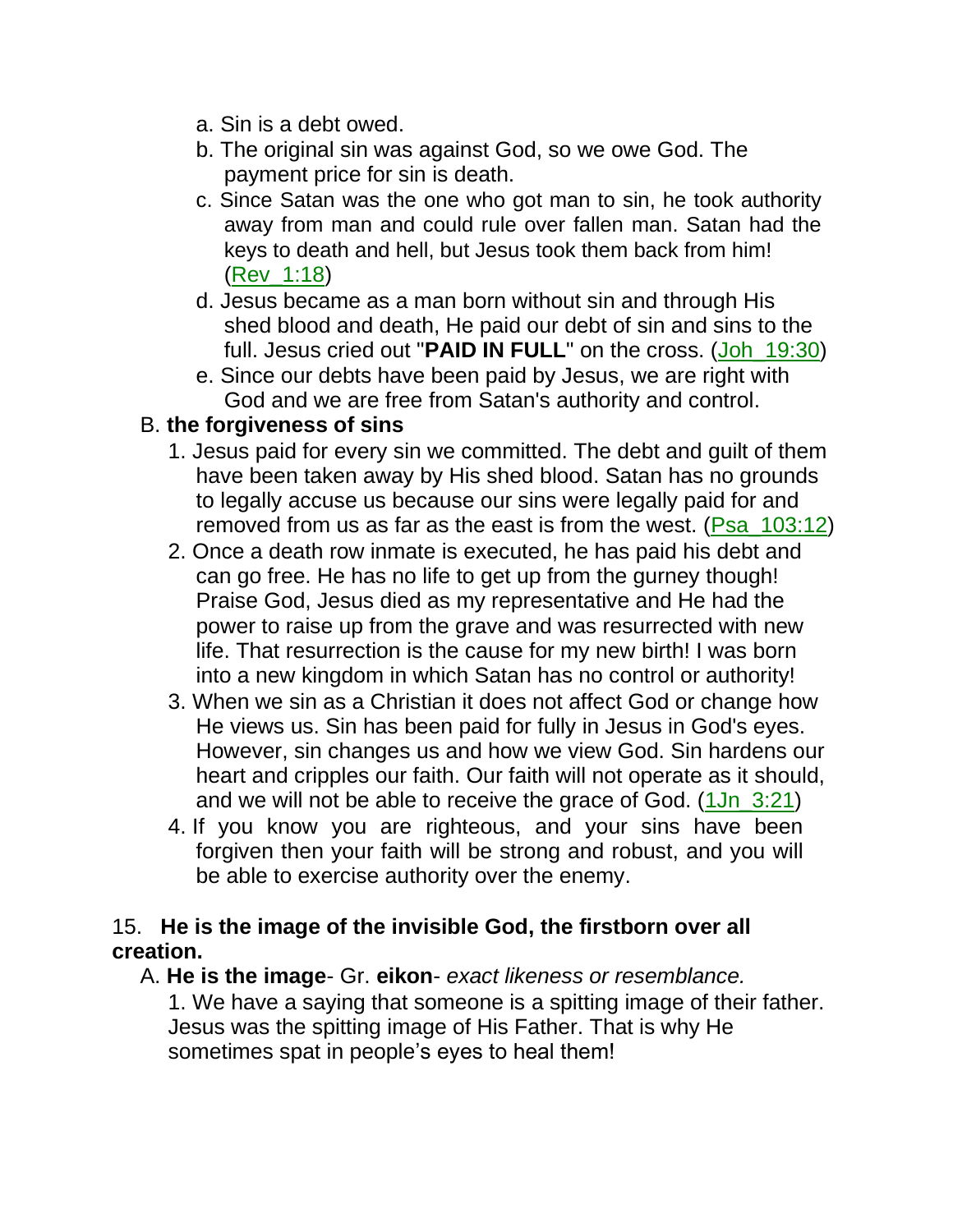2. Paul is combating Gnosticism which had cropped up at Colosse. Gnosticism taught that spirit was good and physical matter was evil. Therefore, they taught that the true God could have not made the universe and earth. They came up with a system in which God produced another lesser god from Himself that was less like Him. That god did the same and so on and so on until one was sufficiently unlike God and evil in order to create all that we see. They said that this was the god of the OT that was mean and wrathful. They taught that men must contact all these gods through knowledge and get access to the next one until you finally could return to the original true God. You found your way back to God by special learning and knowledge, not by faith in the cross of Christ. Paul debunked this manmade theology by saying Jesus is the very image of the invisible God and that He was the One who created all we see. Jesus is just like God and is God. There is not a series of gods you have to go through to get to the supreme God. There is only one mediator between God and man, Jesus Christ, and Jesus is just like the Father!

3. Whatever we see Jesus doing, saying, and acting while He was on the earth is just how the Father is doing, saying, and acting towards us. Jesus was full of mercy, love, and compassion. So is the Father! Jesus healed all who came to Him. So does the Father. Jesus restored hearts, so does the Father.

#### B. **of the invisible God**

1. No human has seen the face of the Father except Jesus (Joh\_1:18)- No one with fallen flesh could see Him and live! (Exo\_33:20) 2. God is invisible so it takes faith to relate to Him. In our fallen state the best thing for us to relate to God with is faith. Our flesh would never be satisfied. In Jesus day they always wanted to see another miracle. Our senses are controlled by the fallen flesh. The best and safest way to relate to God is by faith. Many want to see Jesus and God, but the disciples did, and it did not make them a bit more spiritual! They were made spiritual by faith!

#### C. **the firstborn over all creation**

#### 1. **the firstborn**- Gr. **prototokos**- *first in birth thus having*

*superior rank, honor, and dignity*

a. Jesus was the first Son of God. He was eternally the Son of God. He was eternally begotten of the Father. Christians are sons of God through faith in Christ. But Jesus was the first Son.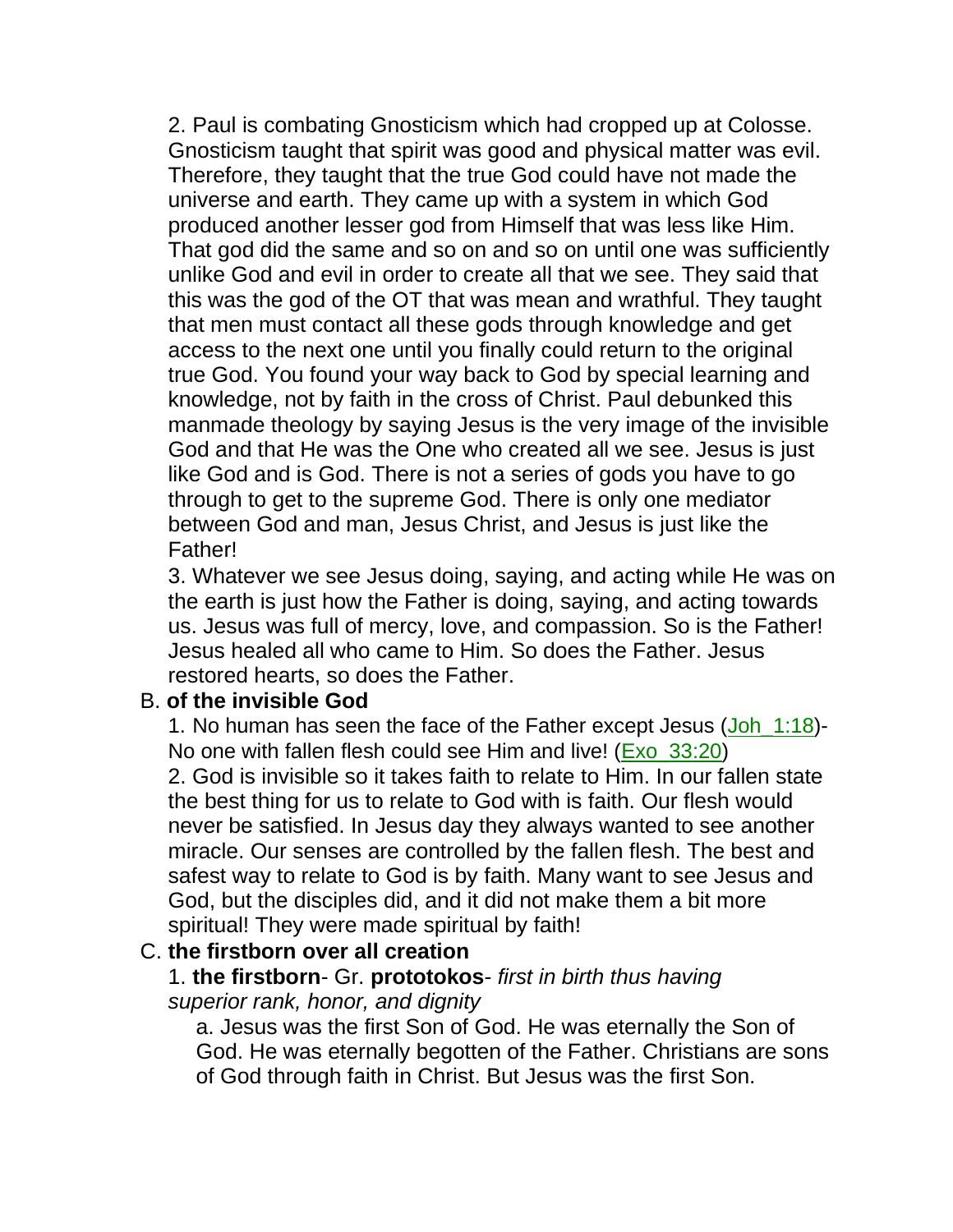b. Jesus has the highest rank, honor, and dignity of the sons of God because He is the firstborn.

c. We get the blessing of the firstborn because Jesus was rejected so that the blessing of the first born would fall upon us who are unworthy. Ishmael was rejected so Isaac could receive the blessing of the firstborn. Esau was rejected so Jacob could receive it. Manasseh was rejected so Ephraim could receive it. Jesus was rejected at the cross so the firstborn blessing would come to us. We are now in the church of the firstborn and enjoy the firstborn blessings! (Heb\_12:23)

16. **For by Him all things were created that are in heaven and that are on earth, visible and invisible, whether thrones or dominions or principalities or powers. All things were created through Him and for Him.**

### A. **For by Him all things were created**

1. God the Father devised the plan of creation. The Word of God created and executed all there is. Jesus created everything that is both spiritual and natural. The Spirit reveals the plan.

### B. **that are in heaven and that are on earth, visible and invisible**

1. Jesus created the things in heaven and on the earth. This corresponds to what is visible and invisible. What is in heaven is invisible to us. What is on the earth is visible.

#### C. **whether thrones or dominions**

1. These are natural rulers and their domains- These correspond to what is visible on the earth

#### D. **or principalities or powers**

- 1. These are heavenly rulers- These correspond to what is invisible in the heavens
- E. No matter if we are dealing with natural problems or spiritual problems Jesus is ruler over all and we are in Him.

### 17. **And He is before all things, and in Him all things consist.** A. **And He is before all things**

- 1. Jesus is before Gr. **pro** *prior in time-* to all things.
- 2. Christ was here before anything else was here.
- 3. This speaks to us today. Is Jesus first in our life? Does He get the first time slot prior to all of our other activities of our day, or does he get the last time slot before we go to bed when we are spent, or does he get a time slot at all.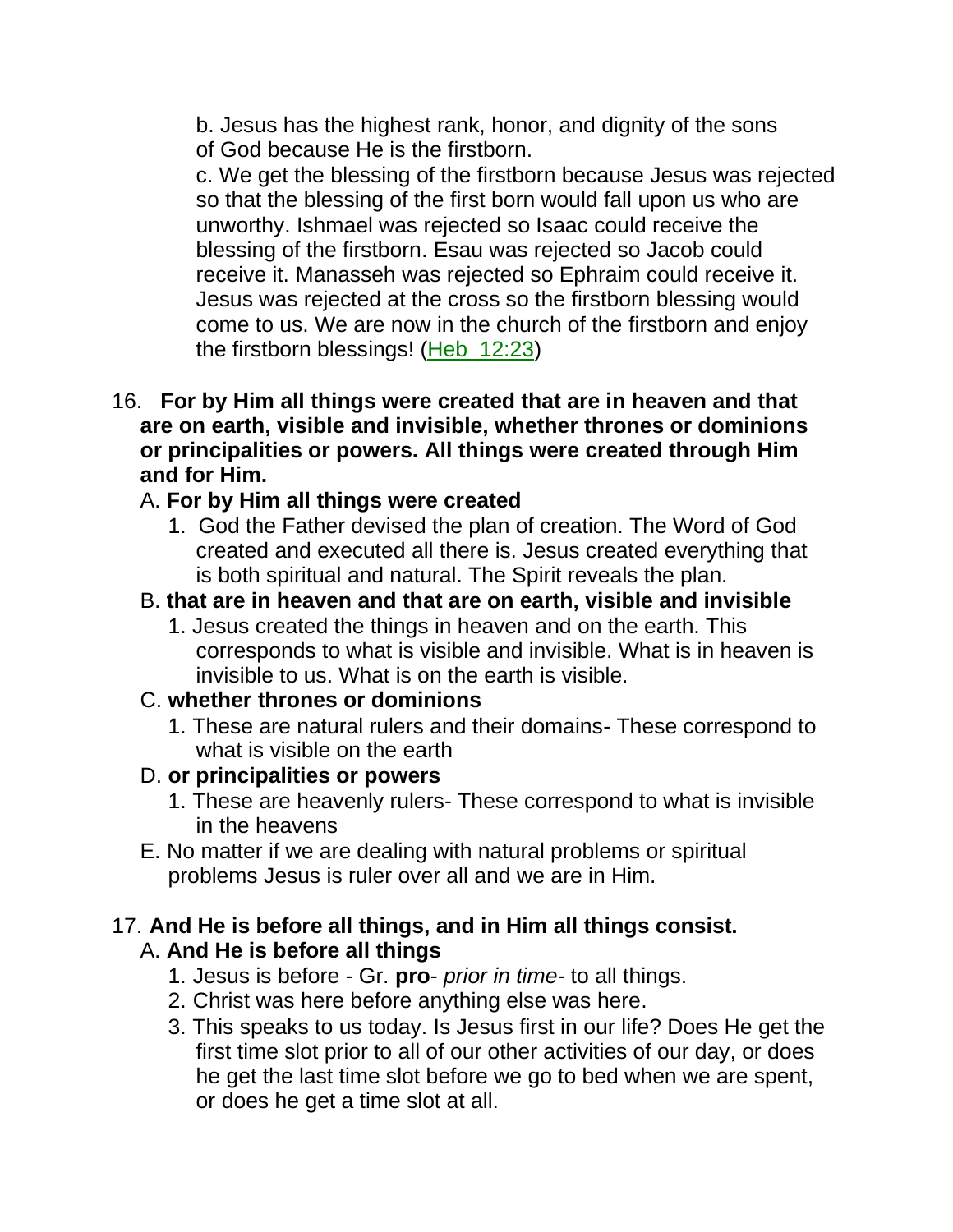- 4. In the universe Jesus is before all things. Is He before all things in your life?
- B. **and in Him all things consist** Gr. **sunistemi-** *stand together; stay together*
	- 1. Scientists do not know what keeps molecules and atoms together and keeps them from tearing apart. It is the Word of God that keeps them together. All things are held together by Jesus!
	- 2. This includes our life! Jesus holds your life together. When we fail to put Jesus before all our things then our lives will start to unravel and fall apart. If you will put him first before all your things then He will cause your finances, job, relationships, and personal life to come together.
	- 3. Jesus is before all things in the entire universe therefore He holds the entire universe together. We have a choice to allow Jesus to be first in all our things. If we do then he will hold us together!

### 18. **And He is the head of the body, the church, who is the beginning, the firstborn from the dead, that in all things He may have the preeminence.**

# A. **and He is the head of the body, the church**

- 1. Jesus is the head of a new race of being called the new creation.
- 2. The church has been united into oneness with Jesus Christ.
- 3. Jesus is the head of the body

a. Our head gives direction to all the members of our body. The head is the inspiring, ruling, guiding, combining, sustaining power, and the mainspring of the body's activity, the center of its unity, and the seat of its life.

b. Jesus should be giving all the directions for what is going on in the body of Christ, but oh He is not! The church by in large is trying to direct itself and asking the Head for blessing on their plans! How often our teaching and preaching is void of Christ and His finished work and is just teachings about morals or success principles.

c. Direction comes through prayer. Prayer has slowly become an endangered species in many churches. In its place there are programs, committees, and brain storming meetings (these usually only produce storms)

4. The **church**- Gr. **ekklesia-** *called out ones*- The church is the body of Christ.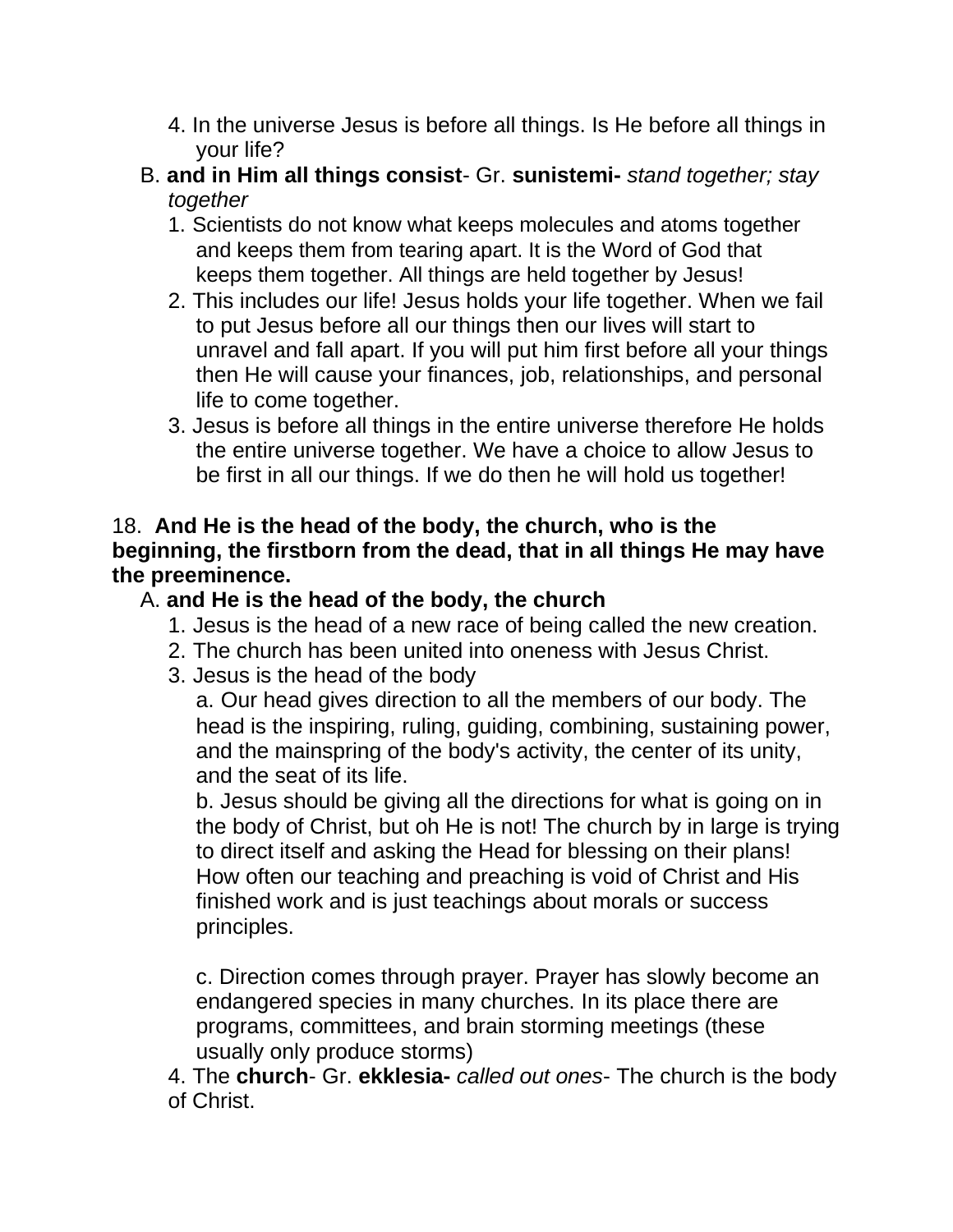a. What Jesus is going to do in the earth must be done through the church because we are His body. Just as our head can do nothing without our body, so Jesus needs our cooperation to enact His will in the earth.

b. We often ask God to go and do this and that, but He can only go and do through us! We have been called out to go out!

#### B. **who is the beginning**

1. Jesus Christ is the beginning- Gr. **arche**- *point of origin*- Jesus was the origin of all we see and is the origin of the church. Gnostics taught that Jesus was just one that came along in a long line of emanations from God. No, Jesus has always been God alongside of the Father and is the origin of all things we can see and cannot see including angels.

#### C. **the firstborn from the dead**

1. Jesus' spirit was quickened by the Holy Spirit. Because of this quickening our spirit is made alive once we believe upon Christ as Lord and Savior. We are given the new resurrection life of Jesus Christ. His quickening came first, and ours comes after His. 2. Jesus is the firstborn **from the dead**. He was the first born again in resurrection. We the church await our resurrection from the dead. Our spirit and soul will go on to be with the Lord, but our body will enter the grave. Jesus' body was raised up from the dead and He is at the Father's right hand. One day at the rapture of the church all those who died in Christ will have a resurrection from the dead. 3. Jesus was also the first fruits from the dead. As the first fruits of the harvest promised a harvest after it, so Jesus' resurrection insures we will be raised at a later time.

#### D. **that in all things He may have the preeminence**

1. **In all things**- Jesus has the preeminence in all things in the universe except in one small place in the universe called planet earth. He has given man authority upon the earth and he must decide what will have preeminence upon the earth. Each person can decide if Christ will have preeminence in their hearts. Where Christ is preeminent then His kingdom and rule will be manifest. It will manifest in abundant life. The God kind of life that will dominate anything and everything that is not in accordance with it.

2. **preeminence**- Gr. **proteuo**- *to hold the first place, rank, or dignity* a. How we spend our time and money will tell us what ranks first in our life. If we do not tithe our first fruits to the Lord, then the Lord is not first place in our life. If we do not spend time in prayer to the Lord then He does not hold the first place in our life. The best time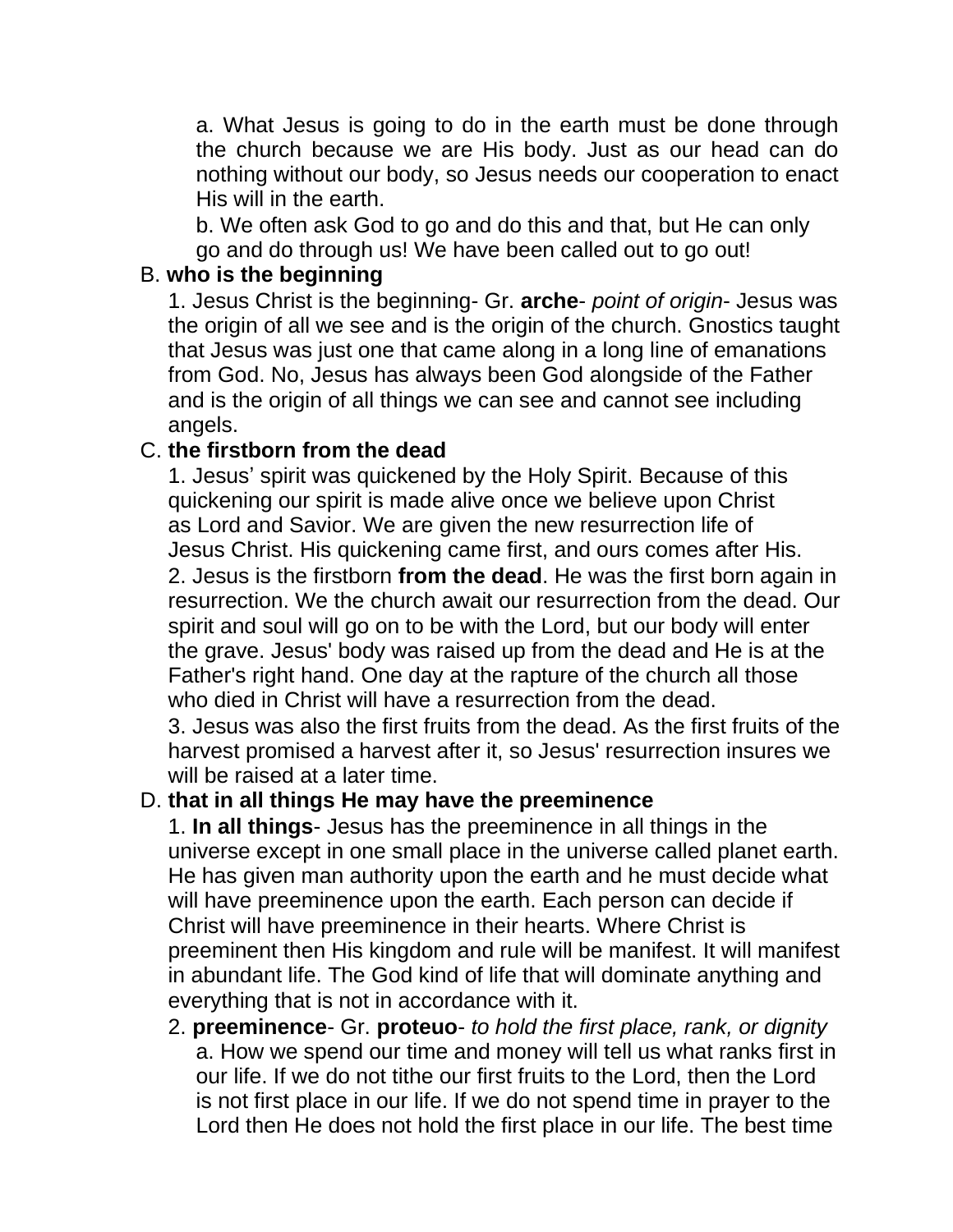to pray is first thing in the morning. What we give Jesus first place in He will sanctify and bless.

#### 19. **For it pleased** *the Father that* **in Him all the fullness should dwell,** A. This verse should be translated- "For in Him it was pleasing all the

fullness [*of God*] should be at home permanently."

prayer.

B. God was pleased to become a man permanently so that He might deliver, save, and redeem man and ultimately live with man forever. C. **fullness**- Gr. **pleroma**- *complete in number or series*

1. The Gnostics taught that there were a series of lesser gods that proceeded from God Himself which ended with the being who made the Earth. This span of beings had to be contacted and gone through to gain access and be reconnected to the original and true God. This was done by special knowledge and secret rites. This span of beings was called **the pleroma**. Here Paul is again debunking this false religion. Paul clearly says that in Christ dwelt **the pleroma**! In Christ is the fullness of God. He is the only link between God the Father and mankind. We do not have to access Him by special knowledge that only a few special or highly intelligent people get to know or by secret special rites. We have access to God by simple faith in the death and resurrection of Jesus Christ. The gospel is to be preached to the whole world openly. It is to be preached to the intelligent and the ignorant. It is so simple even a fool could not miss it! (Isa 35:8) Those bound in religion end up being worse than fools because they are blinded by the simplest plan of salvation that could be devised! Trusting Christ for the forgiveness of sins is what saves us, not special knowledge that rids us of ignorance as the Gnostics taught. 2. Today many are teaching similar things. They say that you must learn secrets to unlock the blessings of God. If you will pay them handsomely, they will share the secrets to the abundant life. Do not be fooled by these mis-guided people! Christ is the secret of God. His death upon the cross and resurrection gives you access to all that God has and the abundant life. Jesus lived and died to give you life and that more abundantly. (Joh\_10:10) They are offered as a gift by simple faith. Just accept them in Jesus name. They will be the resources and the empowerment to live a God honoring life. D. Fullness in our life comes from Him. As Jesus dwells in our hearts by faith, then we experience of His fullness in our life. (Eph 3:17) He dwells in our heart by faith in the Word of God and faith released in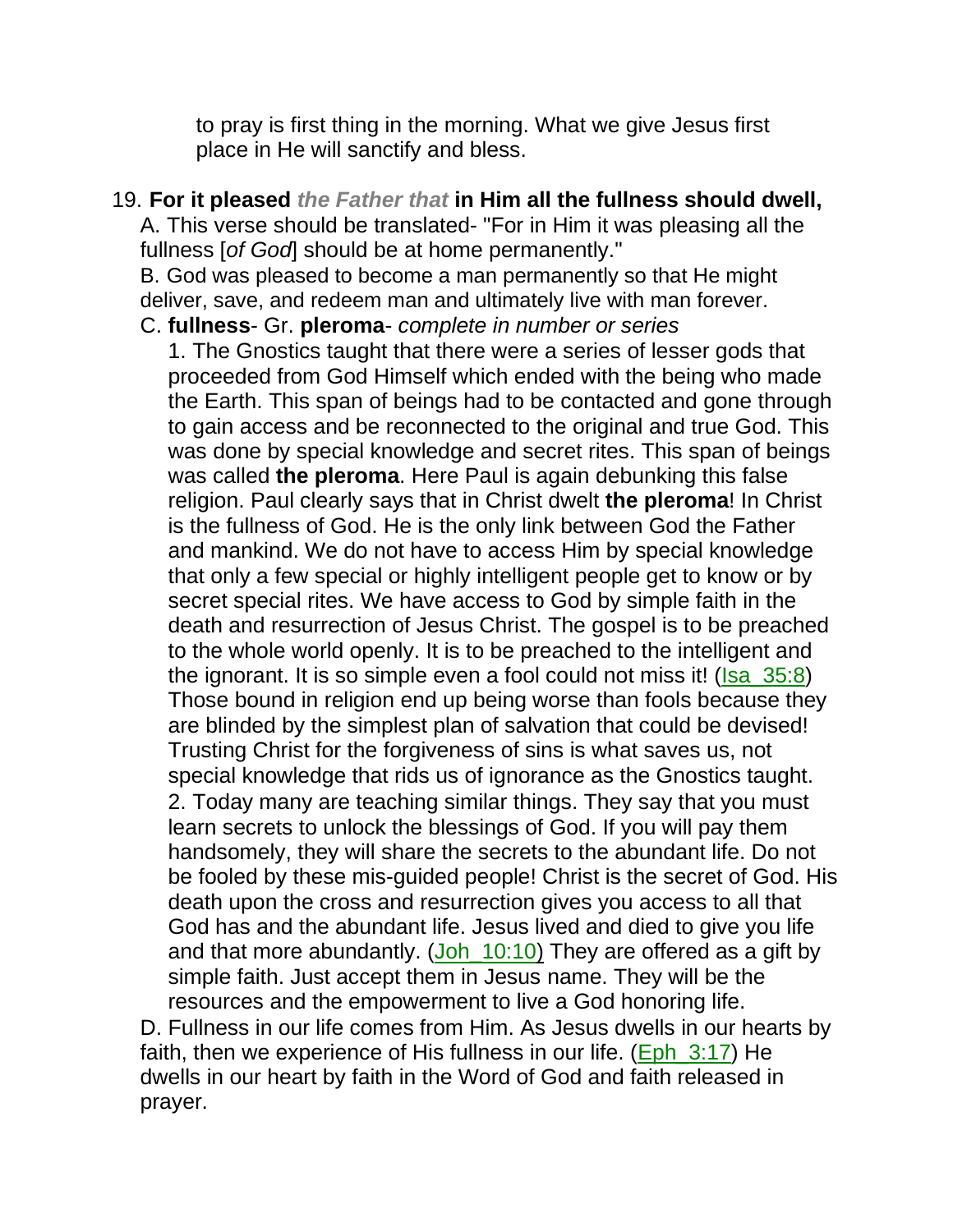20. **and by Him to reconcile all things to Himself, by Him, whether things on earth or things in heaven, having made peace through the blood of His cross.**

A. **and by Him to reconcile**- Gr. **apokatalasso**- *to set up a relationship of peace that was not present before*

B. **all things to Himself**- Jesus' offering of His body and blood on the cross removed two sources of hostility between man and God. First, our sins were paid for and removed from us. Secondly, the law of commandments was fulfilled and removed from us. Jesus took our trespasses and provided positive righteousness to man, which made for peace with God.

1. Adam's sin not only corrupted earth but also the heavens. Adam had access to heaven before the fall. When he sinned, he not only corrupted earth but also the heavens! Jesus blood was shed to provide both natural and spiritual cleansing. Heavenly things needed to be purified by the blood of Christ. (Heb\_9:23)

2. The earth and everything in it were reconciled to God through the offering of Jesus Christ. It has been legally secured, but God is waiting for His own purposes to manifest the reconciliation of the earth until He returns. When He returns then the earth and nature will have corruption removed from it. (Rom 8:19-21)

3. We can claim reconciliation with God and with believers through the offering of the Lord Jesus.

#### C. **whether things on earth or things in heaven**

1. Jesus' offering has provided for peace on earth and in heaven. There is peace in heaven, but we must exercise our faith in the work of Jesus on the cross to experience peace on the earth. We must allow peace to be established on the earth through our prayers of faith and acts of obedience.

2. Notice, that this verse does not mention that **the things under the earth** were reconciled to God. Those in hell, Satan, and demons were not reconciled to God. These comprise those under the earth. All of these have rejected Christ and His sacrifice on the cross.

#### D. **having made peace through the blood of His cross**

1. We have peace with God through the blood of the cross. (Rom\_5:1)

2. When we are experiencing strife with others, we can claim the reconciling work of Jesus Christ. We need to claim that all things on the earth have been reconciled by the blood of the cross. We must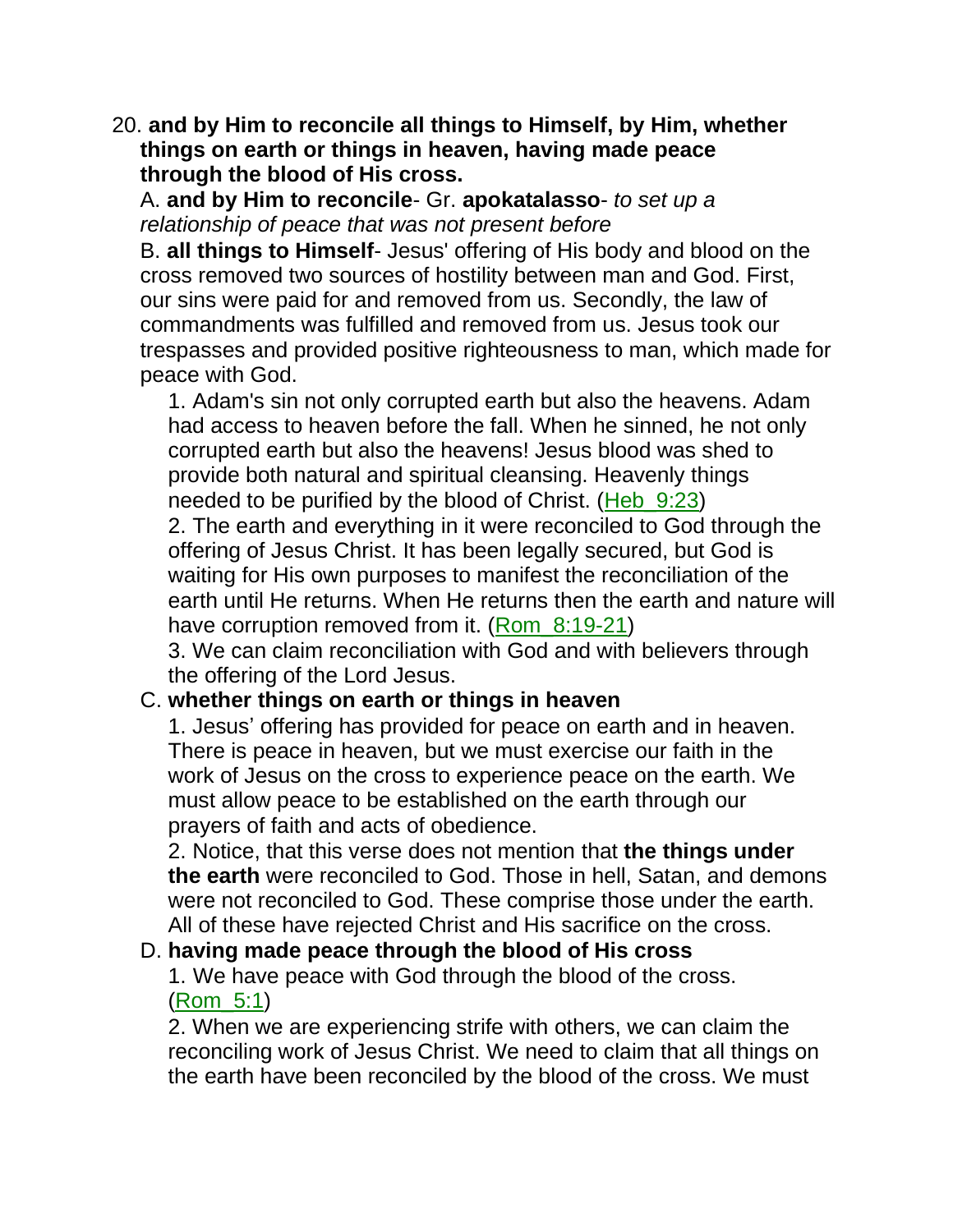bind and rebuke all spirits of strife and division because of Jesus' work on the cross.

# 21. **And you, who once were alienated and enemies in your mind by wicked works, yet now He has reconciled**

#### A. **And you, who once were alienated and enemies**

1. God was in Christ reconciling the world to Himself. He is not imputing the sins of unbelievers to them, because Jesus paid for them at the cross. (2Co\_5:19) The only sin that sends someone to hell is the unforgiveable sin of unbelief and rejection of the Son of God. This is the sin the Holy Spirit convicts the world of. (Joh\_16:8-9) Men must receive the reconciliation by believing upon and accepting Jesus as Savior. (2Co 5:20)

2. Although Jesus' death on the cross has reconciled the world to Himself and He is not imputing sins against them, the world still thinks in their own mind that God is their enemy and they are alienated from Him because of their wicked works. What is alienating them is not works but unbelief! The mental perception of unbelievers is that God is angry at them and hates them. This is not the case.

3. Also, multitudes of Christians who struggle with sin think in their minds that they are alienated from and are enemies of God. Those who live a carnal life **make themselves** the enemy of God. (Jas\_4:4) **God does not make them His enemy**. They make **themselves** an enemy of God. They have hostility in their minds toward God. If they would renew their mind to who they are in Christ and what was made available to them by the finished work of the cross then they could escape the corruption and lust that is in the world by relying upon the nature of God within them. (2Pe\_1:4)

## B. **yet now He has reconciled**

1. If we would understand the finished work of the cross, we would understand that we have been given righteousness and peace with God. We would understand that He is not alienating Himself from us and He does not view us as His enemy. This would impact our life and empower us to holy living.

2. I do not care what you just did dear Christian, yet NOW has He reconciled you and you have peace with God through the Lord Jesus Christ. (Rom\_5:1) Be reconciled to God in your mind!

### 22. **in the body of His flesh through death, to present you holy, and blameless, and above reproach in His sight--**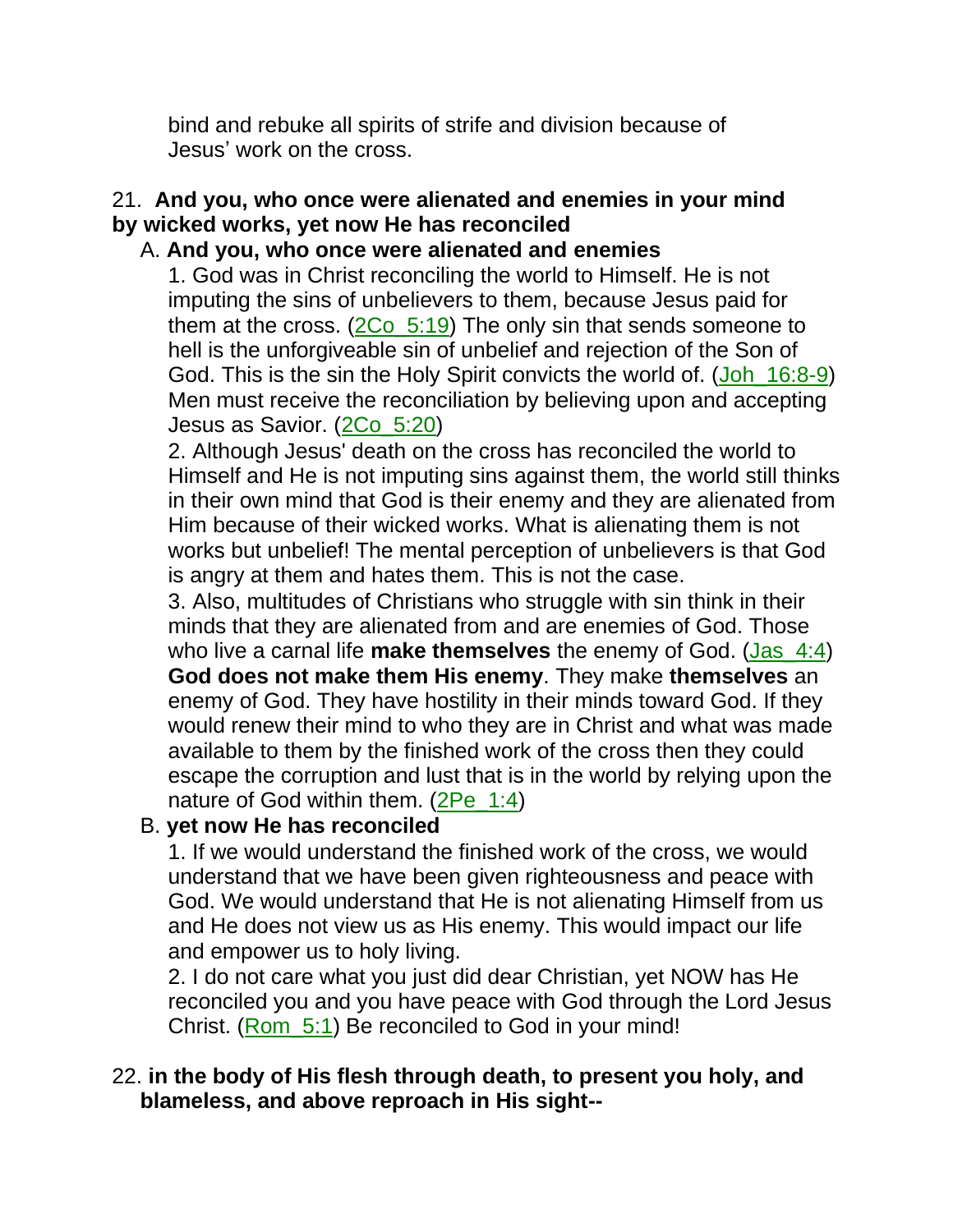## A. **in the body of His flesh through death**

- 1. This is the means in which God reconciled us to Himself. It was by the bodily death of Jesus Christ. He paid the penalty for our sins which was death. Since the death penalty was exacted in our behalf, we then were declared innocent.
- 2. In the natural when a criminal is executed, he has paid his debt to society and is eligible to go free, but he cannot because He is dead and has no power to rise from the dead! But praise be to our wonderful Savior! He died in our place and paid the death penalty for our sins. However, Jesus had the power to come up out of death and as our representative rose us up with Him! We now have new resurrection life in our spirit! It is by this new life we are to live the Christian life. (Gal. 2:20)

### B. **to present you holy, and blameless, and above reproach in His sight**

- 1. **present** Gr. **paristemi** *to stand alongside of* You are now standing right alongside of God and He is viewing you. What does God see?
- 2. Jesus died to present **YOU** for God's viewing. **YOU** dear Christian! Put your name in there! It is *you* that is presented right now for God's viewing. How does He see you in Christ?
- 3. He sees you as **holy** Gr. **hagios** *set apart, a saint*. You are a holy one to Him. You are a saint. Do you see yourself that way?
- 4. He sees you **blameless** Gr. **amomos** *This word comes from the Greek god named Momus. He was the ultimate faultfinder. He was critical to the nth degree!* God is saying here that Jesus' sacrifice was so complete, and His blood has so cleansed you, that not even Momus himself could find even one fault with you! God sees you as faultless in Christ. Do you see yourself that way?
- 5. He sees you **above reproach-** Gr. **anegkletos** not being able to be accused- Jesus has paid up each and every sin you have committed. He has purged your sins so completely that even Satan himself has no ability to successfully accuse you of anything. Satan accuses us, but if we would but present him the offering of Christ as evidence of your acquittal, then He would flee from you in terror knowing he has been defeated!
- 6. **IN HIS SIGHT** You are holy, blameless, and above reproach **in His sight**. The word sight means before His penetrating gaze. When the Father looks at you, He only sees the righteousness of His Son. He does not see who you used to be, because the old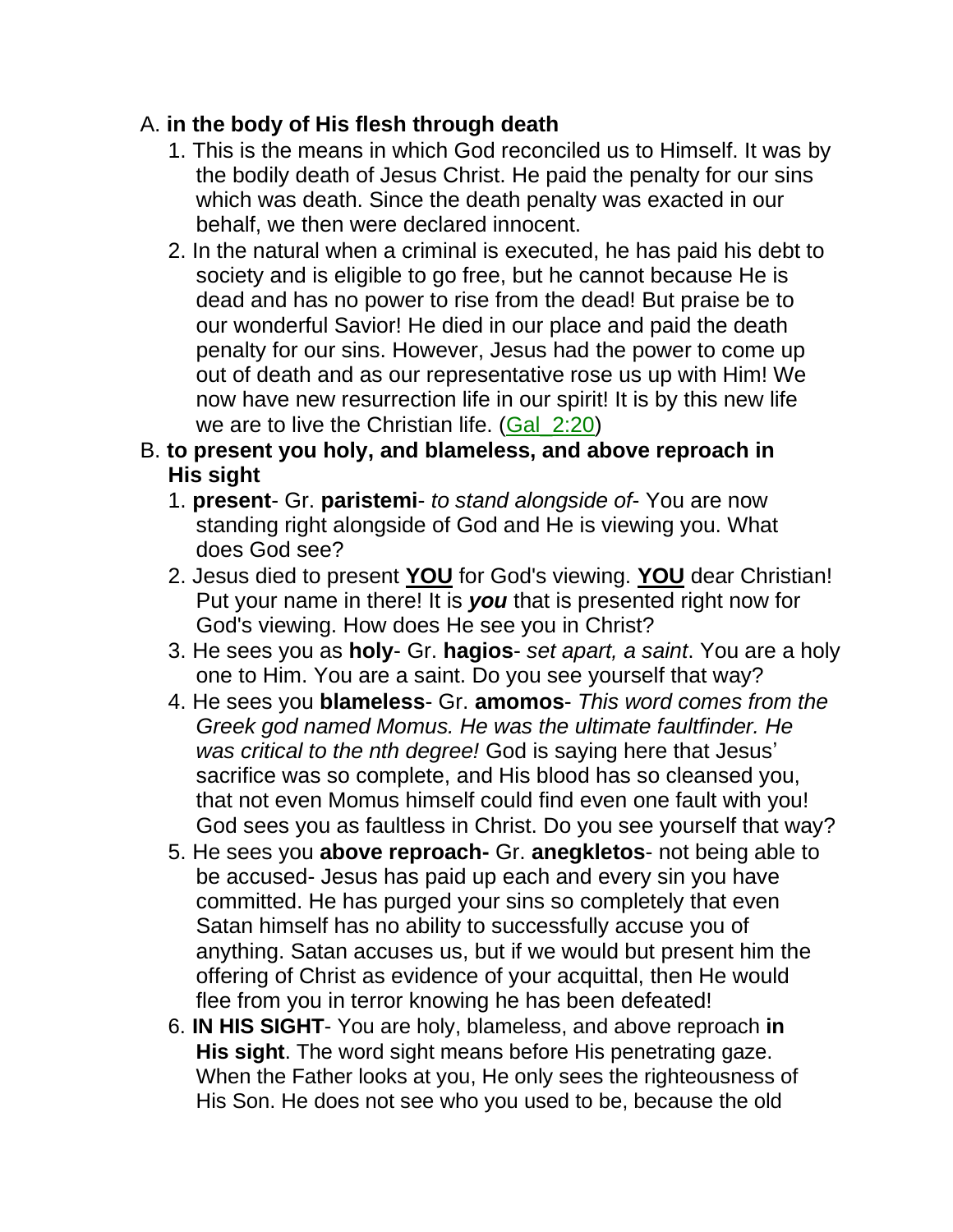person you used to be with all those sins was crucified with Christ on the cross. He only looks at the new creation you are now in Christ. It is important to know how God sees you, because in **our own eyes** we look unholy, worthy to be blamed and accused. The problem comes in the Christian life when we look at ourselves naturally instead of through the Word of God. If we live by what we see, then that is what we will continue to live out. However, if we will gaze into the mirror of God's Word, we will behold the glory of the Lord in us and be transformed into that same image outwardly by the Spirit of God. (2Co\_3:18)

#### 23. **if indeed you continue in the faith, grounded and steadfast, and are not moved away from the hope of the gospel which you heard, which was preached to every creature under heaven, of which I, Paul, became a minister.**

### A. **if indeed you continue in the faith**

- 1. The Christian life is lived out by faith. (Rom\_1:17) Faith lays hold upon grace (what has been given to us freely in Christ)
- 2. If we do not continue in faith then we will not be able to live holy, unblameable, and without accuse.

#### B. **grounded and steadfast**

1. If we will renew our mind to see ourselves as God sees us and not according to our fluctuating performance, then we will be grounded and steadfast! God's view of us never changes. Our performance is always fluctuating. If you feel God responds to you based upon your performance, you will be up and down like a wave in the ocean! If you will look to the unchanging Word of God and what it says about you then you will be steady as a rock!

### C. **and are not moved away from the hope of the gospel which you heard**

- 1. God moved you into His residence of His hope and grace when you got saved. Do not move away! Many pack their bags and get their eyes on their natural lives and give up their residence of grace. They move away to the house of Law to try to meet their own needs and take care of themselves.
- 2. You will remain at the residence of hope and grace when you continue to **hear** the good news of the finished work of Christ. You will pack up your bags and move away when you continue to **see** all the natural circumstances around you and stop listening to the Word!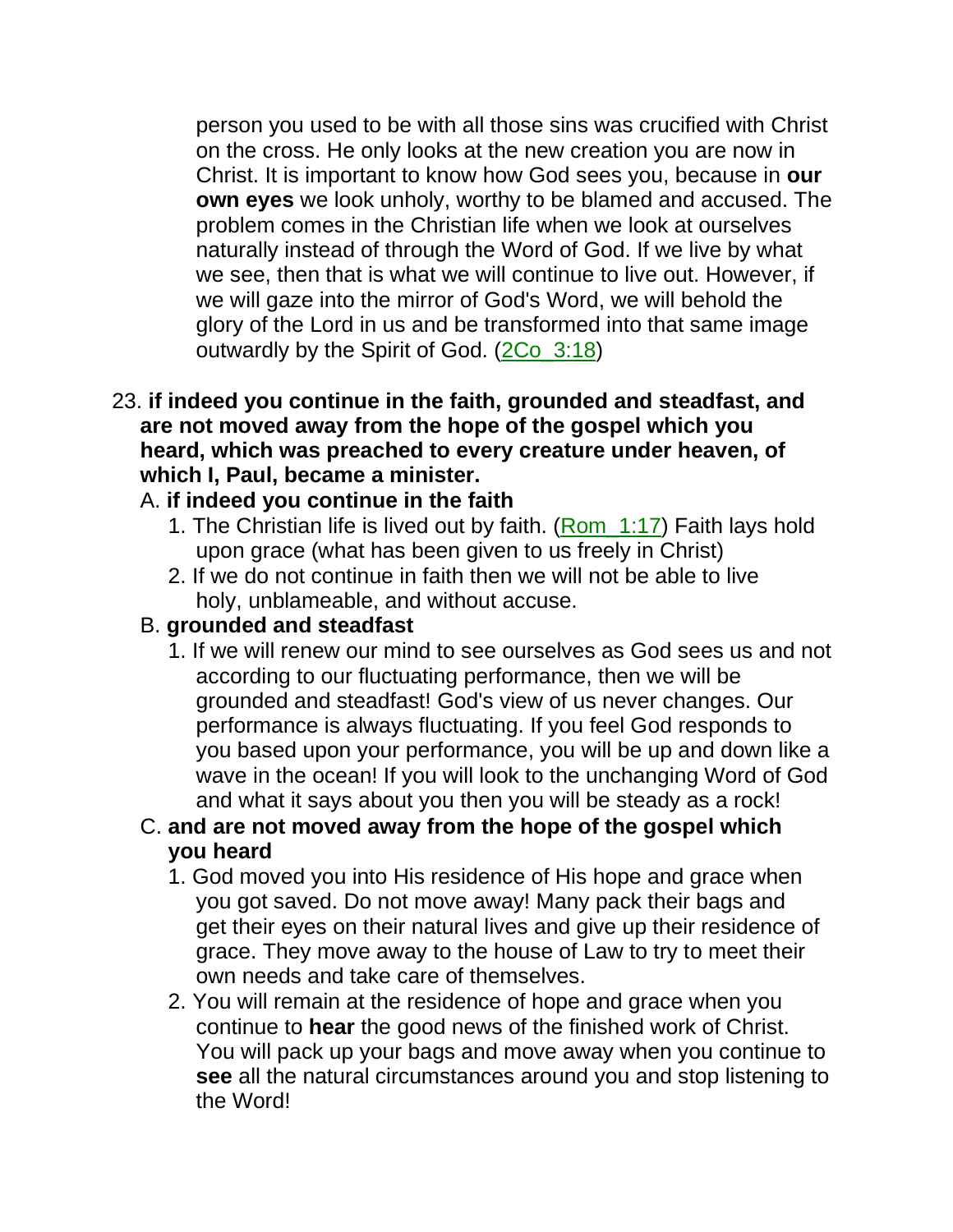#### D. **which has been preached to every creature under heaven**

- 1. **every creature** Lit. *all of creation*
- 2. All the known world had the gospel witness. However, not every person in all of creation had heard the gospel. There were also lands not known at that time in which the gospel needed to be preached. ex. North America

## E. **of which, I Paul, became a minister**

- 1. **minister** Gr. **diakonos** *a deacon, servant, one who performs menial tasks*
- 2. We are all made a deacon of the gospel where we live and work. Many live unfortunately like a demon where they live and work. This should not be! Continue in the Word and you will live a beautiful life in service to the gospel of God

### 24. **I now rejoice in my sufferings for you, and fill up in my flesh what is lacking in the afflictions of Christ, for the sake of His body, which is the church,**

## A. **I now rejoice in my sufferings for you**

1. Rejoicing in suffering is paradox that is produced by genuine Christianity. Suffering is in the body and soul. Rejoicing comes from the re-born spirit. (2Co\_6:10)

2. Paul rejoiced because He **knew** something. He **knew** His suffering was bringing about eternal comfort and help for many. Jesus had joy at the cross because He saw you and me and **knew** we would be saved. (Heb\_12:2) We are told to rejoice **knowing** that tribulation works patience and patience when it is finished makes us complete lacking nothing. (Jas 1:3) We also can rejoice in knowing that God is working for us and rewarding us.

3. Paul rejoiced in suffering on behalf **of others** for **Christ's sake**. Paul had no joy in suffering for his own mistakes. So often we are suffering for being a bone head instead of suffering for doing good and for following the Lord.

4. When we suffer for the Lord there is glory attached to it. However, there is no glory attached for suffering for being a bone head! (1Pe\_4:13-16)

5. Many Christians are fine print Christians. It is very irritating to hear a great offer and see a small asterisk by it. Then you look down and see a bunch of fine print that basically tells you that the offer is almost impossible to receive! Many Christians are fine print Christians. They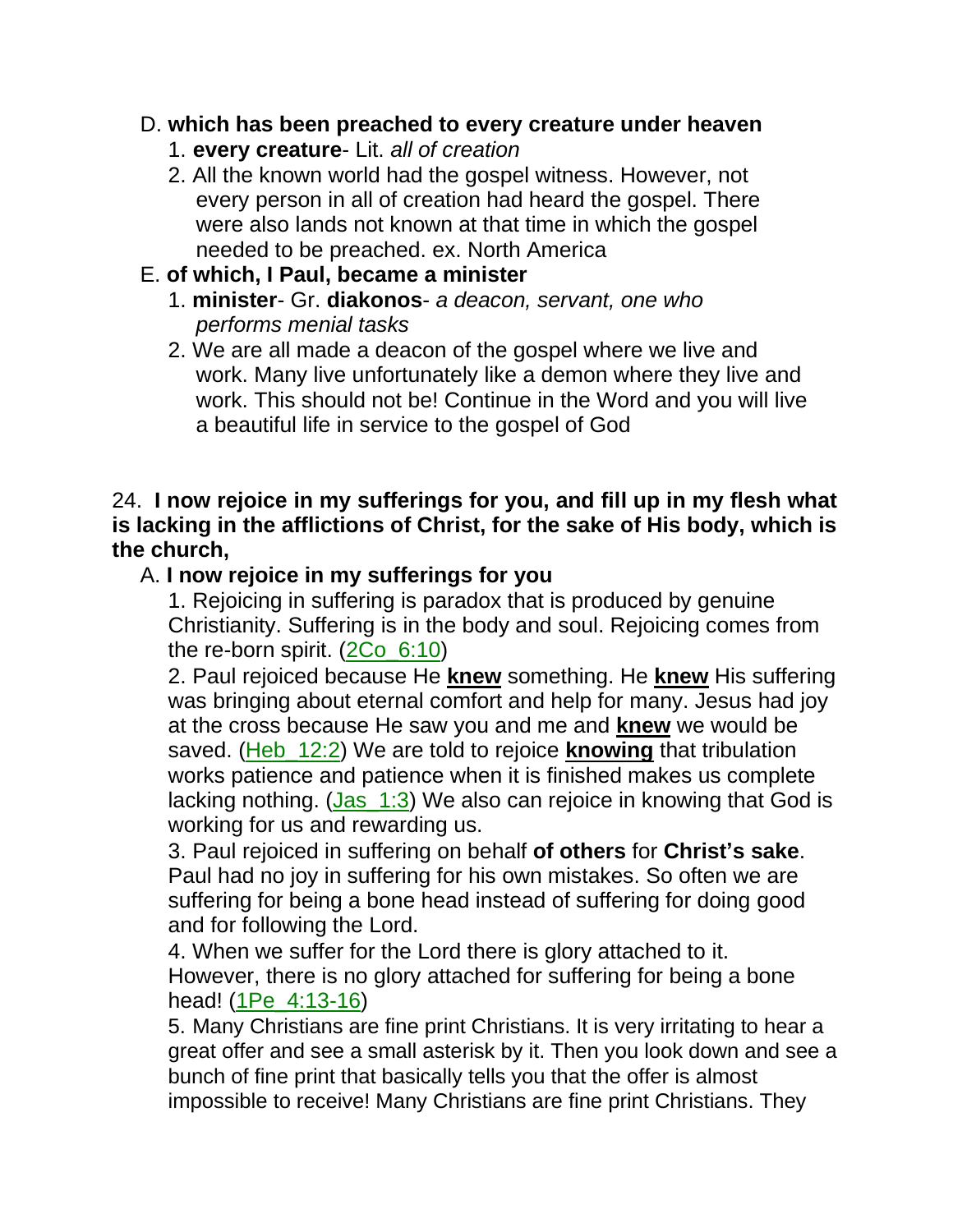make grand statements like- I am a follower of Jesus Christ! However, there is an asterisk by it and when you go down and read the fine print, it says **VOID IN AREAS WHERE SUFFERING IS INVOLVED.** Being a follower of Jesus involves suffering. We will experience suffering in denying the flesh and being persecuted.

B. **and fill up in my flesh what is lacking in the afflictions of Christ** 1. Many are offended by this statement. They think that Peter is saying that Christ's sacrifice was not sufficient for salvation. This is not what he is saying. Jesus' payment for the sin and guilt of mankind was totally sufficient. Jesus died to save mankind, but He also died to give birth to the church. However, to have the church established in the earth would take labor and suffering on behalf of Christ. The church is to go into all the world and preach that Christ's sacrifice was totally sufficient for their forgiveness from sin and guilt and to offer eternal life as a gift. However, to take the message to the whole world would take much labor and suffering of opposition. The church is actually the Lord's body fulfilling his ministry. We are here in His stead doing His works. The church took up the ministry of Jesus after He left. (Act 1:1) Jesus began his ministry on the earth, but now continues it through us the church. Jesus left so we could go! We are standing in for Him and receiving the suffering that belongs to Him. Jesus will repay us greatly for this.

2. There is joy and glory for Christians who stand in for Jesus and suffer for him. God actually offers to us the gift of suffering for Him because the reward is so great in heaven! (Php 1:29) (Mat\_5:12) (Act\_5:40-41) (1Pe\_4:14)

#### C. **for the sake of the body, which is the church**

- 1. Paul suffered much to establish the body of Christ.
- 2. The body of Christ suffers daily in carrying out the ministry of Jesus

#### 25. **of which I became a minister according to the stewardship from God which was given to me for you, to fulfill the word of God,** A. **of which I became a minister**

#### 1. **minister**- Gr. **diakonos**- *one who performs menial tasks*

2. All leaders must start out by being deacons, or a servant that performs menial tasks. Bishops and elders do not stop being deacons when they are promoted. They must still be willing to do menial tasks. They must be small in their own eyes. However, many when they are promoted become big shots in their own opinion and refuse to touch what is menial.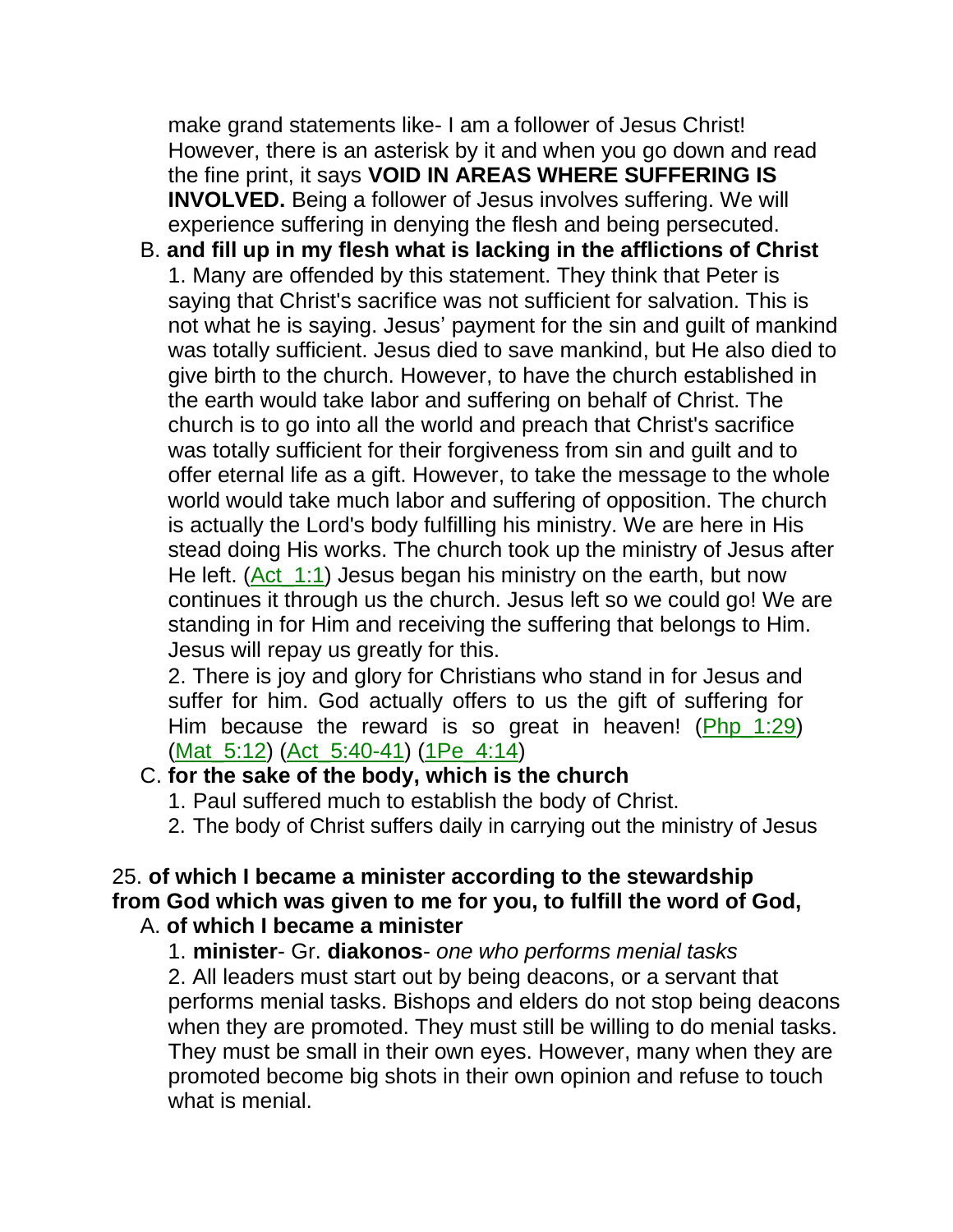3. Apostles, prophets, evangelists, pastors/teachers are deacons for the body of Christ. They minister to the body so the body can minister to the each other and the world. (Eph\_4:11-12)

4. This is the second time in this chapter that Paul calls himself a **minister- deacon**. This was a humbling term in his day. Paul did not want the church to make a big deal of him but of Christ. There are many today that desire a big thing be made of them. They splash their name and image all over the TV screen and upon their products.

## B. **according to the stewardship from God which was given to me for you**

1. **stewardship [lit. of] God**- Gr. **oikonomia**- *dispensation, administration*

2. Paul received the revelation of the dispensation of grace. He was given this revelation to give to the church.

3. **was given to me for you**- Revelation that comes to a minister is not for them but to be given to the people. The minister did not come up with it from his great intellect and superior knowledge. It was given by revelation and should be given to others. The minister should not and must not take credit for it but give all glory back to God. There is a tendency in the flesh to praise ministers for revelation they have, and the tendency of the flesh is to receive such praise to oneself as a minister. We are to be spiritual Christians and ministers and give all glory to Christ.

# C. **to fulfill the Word of God**

1. **fulfill**- Gr. **pleroo**- *to fill up a deficiency*.

2. The revelation of the grace of God was needed to fulfill God's Word. Paul was used to fill up this deficiency. 3. Grace was prophesied to be given to the gentiles in the OT.

Paul was to carry this out and fulfill the Word of God.

## 26. **the mystery which has been hidden from ages and from generations, but now has been revealed to His saints.**

### A. **the mystery**- Gr. **musterion**- *what is hidden*

1. The church/grace age is called the mystery.

## B. **which has been hidden from ages and from generations**

- 1. There are 7 dispensations or time periods in which God deals with man- innocence, conscience, human government, promise, law, grace, millennium.
- 2. 6 of these are clearly discussed and written about in the OT. One is not, which is the dispensation of grace or the church. This was a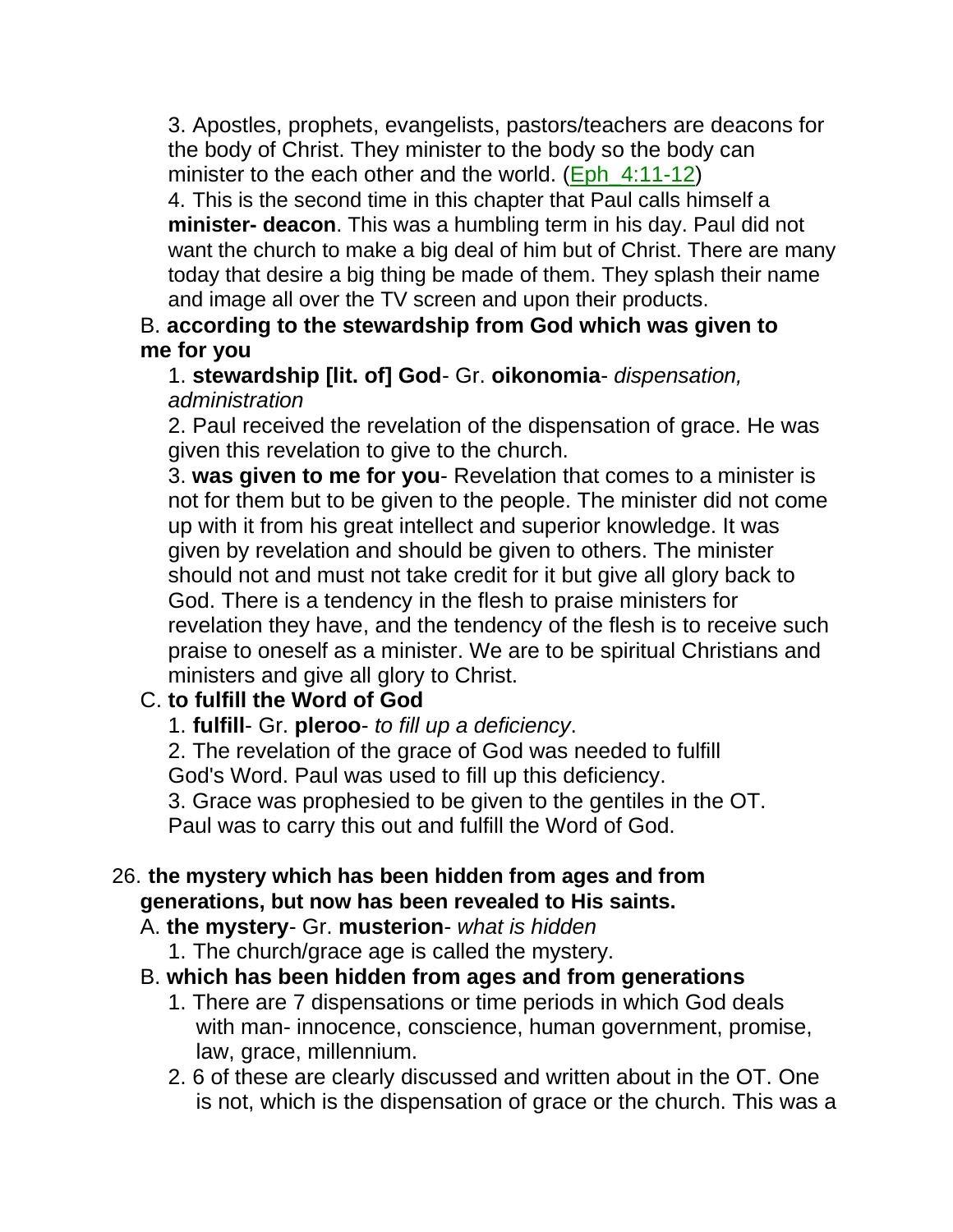mystery. Even Jesus' disciples did not know about it, until it came. (Act\_1:6) Paul was given the revelation of the church age of grace and the particulars that go with it. He received the revelation of the mystery. (Rom\_11:25, Rom\_16:25, 1Co\_2:7, 1Co\_15:51, Eph\_3:3-4, Eph\_3:9, Eph\_5:32, Eph\_6:19, Col\_1:25-27, Col\_2:2, Col\_4:3, 1Ti\_3:16)

# C. **but now has been revealed to His saints**

- 1. These particulars were given to Paul to write down, but the Holy Spirit sent from God to dwell in us is the one that reveals them to us.
- 2. The Holy Spirit will reveal Christ and all that His finished work has provided for us when we ask the Spirit to reveal Christ to us. The Holy Spirit has been sent to show us what has been given to us freely in Christ. (1Co\_2:9, 1Co\_2:12)
- 3. What hinders believers from receiving the revelation of the mystery of grace is legalism. Approaching God based upon law and works places a veil over our spiritual eyes and we cannot see the glory of God's grace and the glory of the mystery that has been freely given to us through the finished work of Christ. (2Co\_3:15-16)

#### 27. **To them God willed to make known what are the riches of the glory of this mystery among the Gentiles: which is Christ in you, the hope of glory.**

- A. **To them** the saints- all believers are repeatedly called saints in the New Testament.
- B. **God willed to make known**
	- 1. It is God's will to reveal the mysteries of the kingdom of God to those who receive the new birth and approach God as small dependent children who simply believe and receive from Him. (Luk\_10:21)
	- 2. God wants all men to know what was hidden from ages past. It is not for just a few select individuals. Many ministers act like they have secrets that you can only get from their books and CD's. If a minister tells you that he has the secrets to unlock the blessings of God and that you can only get it through their ministry, you need to run! You can open the pages of your New Testament and read all the wonderful secrets that God has revealed through Paul the apostle. If we will ask the Spirit to reveal them to us, He will. That is why He was sent!
- C. **what are the riches of the glory of this mystery**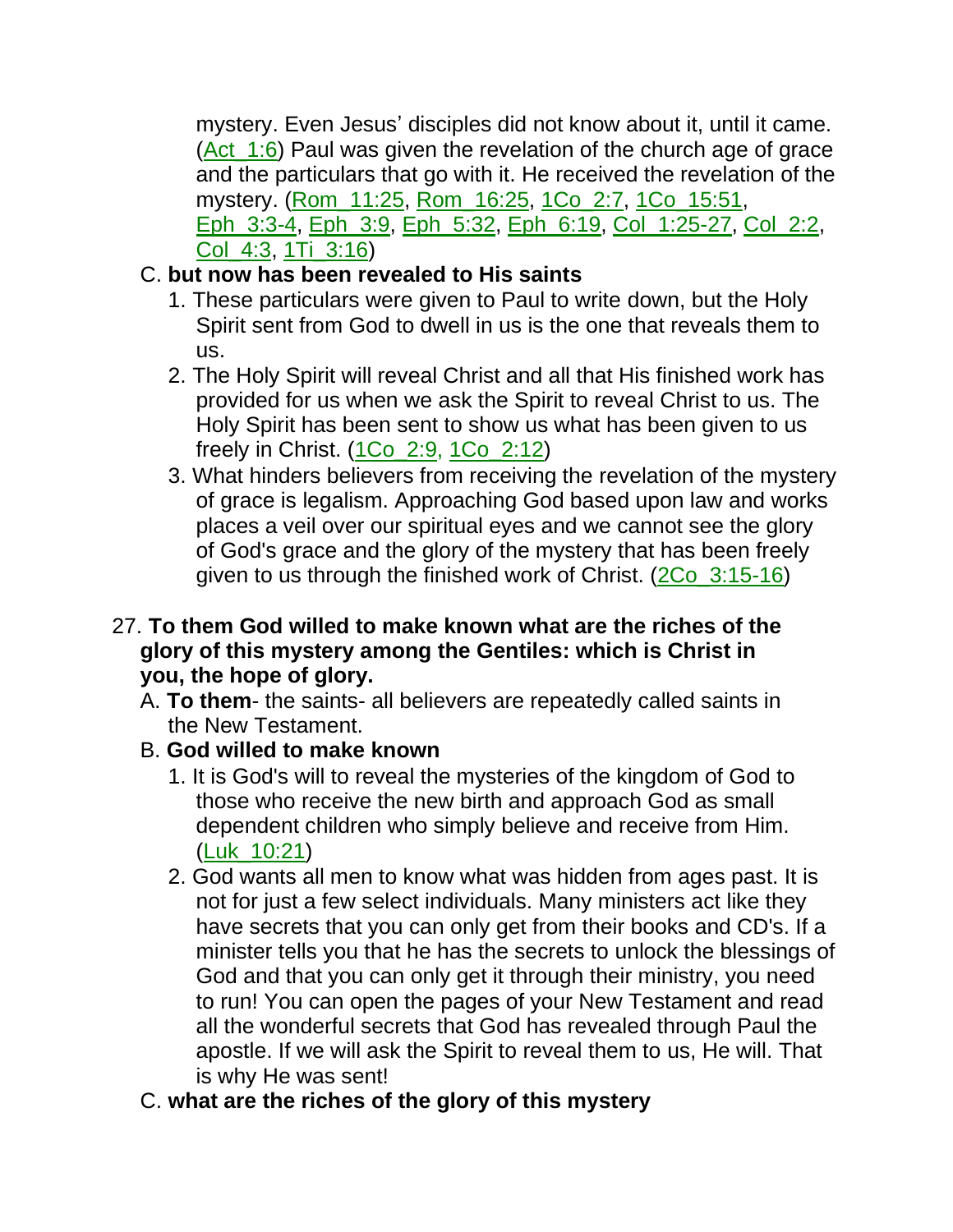- 1. God wants to reveal to us all His riches that He has given to us in Christ.
- 2. It is from the riches in glory that we receive all our natural needs met. (Php\_4:19) These riches are made available to us through the finished work of Christ and by the giving of His righteousness. Righteousness is God's legal right and opening to pour out His goodness and provision upon us freely.

### D. **among the gentiles**

1. It was a mystery that the gentiles would be invited to join believing Israel in becoming the body of Christ the Messiah.

## E. **which is Christ in you, the hope of glory**

- 1. The indwelling of God in each individual believer was a mystery in the OT. The fact that God has united to our spirit and through our spirit we can commune with Him and bear His spiritual fruit are mysteries that believers need to understand and walk in.
- 2. Christ is our only hope for eternal glory and bliss. It comes by His finished work and by grace through faith.

### 28. **Him we preach, warning every man and teaching every man in all wisdom, that we may present every man perfect in Christ Jesus.** A. **Him we preach**

- 1. Oh, how the modern church has strayed from the mooring of Christ. The church used to preach Christ and His finished work. Instead the modern church is preaching principles for success, financial prosperity, and how to get God to bless us.
- 2. The church has left preaching an internal gospel of union with Christ and has been only focused upon the external gospel. It is important to note that we can only experience the external gospel- (health, prosperity) when we embrace and walk in the internal gospel (the prosperity of our soul)- (3Jn\_1:2)
- 3. All the blessings of God come through the perfect life and death for us. It is by receiving Christ's righteousness that we are candidates of God's provisions. We receive these provisions by faith and by releasing our faith by words and actions.

## B. **warning every man**

- 1. Paul warned every unsaved man of his need to receive Christ and the consequences of not receiving Him.
- C. **and teaching every man in all wisdom**